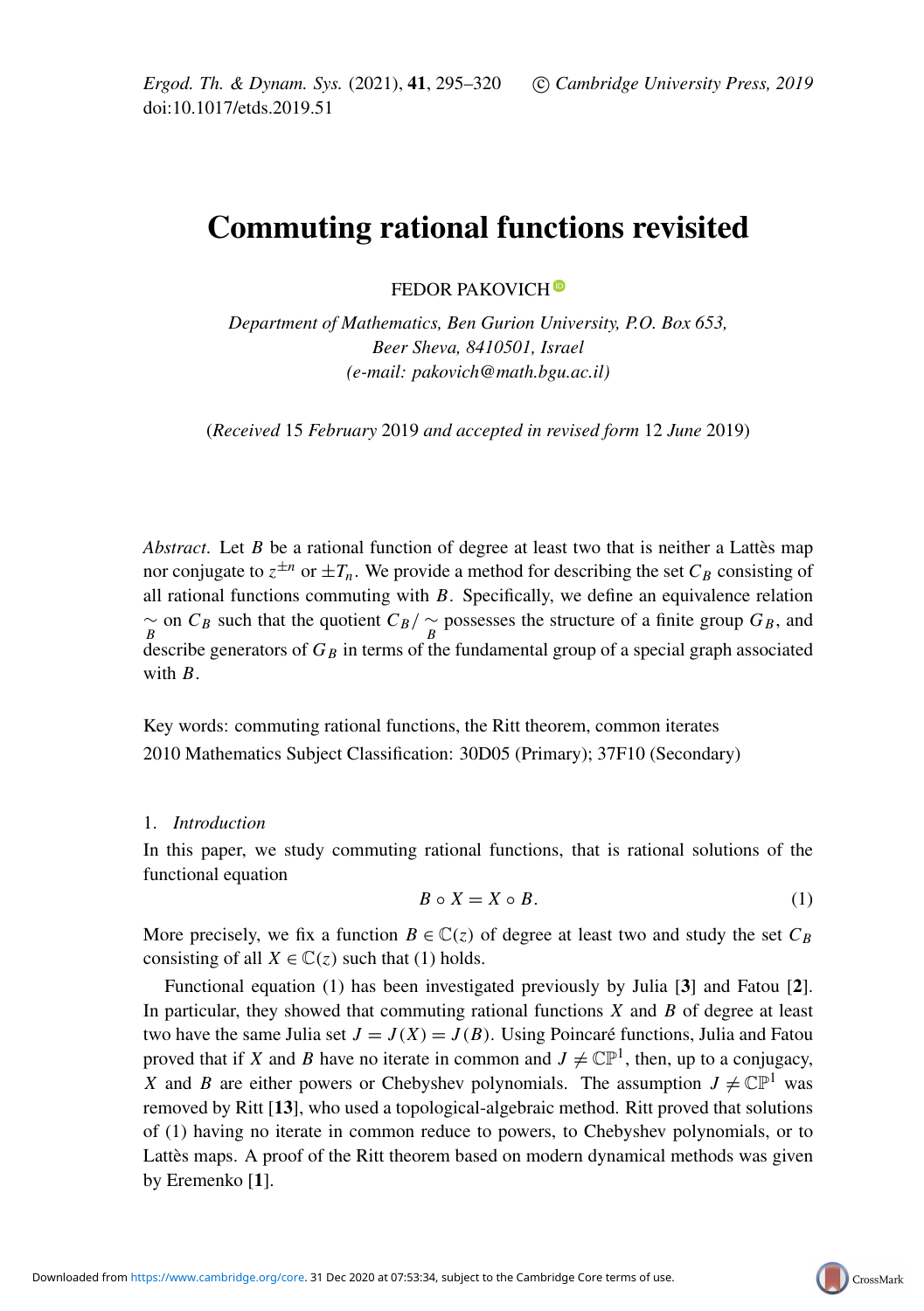All the above results assume that *X* and *B* have no iterate in common. However, commuting rational functions *X* and *B* such that

<span id="page-1-0"></span>
$$
B^{\circ l} = X^{\circ k} \tag{2}
$$

for some  $l, k \ge 1$  also exist. The simplest examples of such functions can be obtained by setting

$$
X = R^{\circ l_1}, \quad B = R^{\circ l_2},
$$

where *R* is an arbitrary rational function and  $l_1$ ,  $l_2 \geq 1$ . More generally, denoting by Aut( $R$ ) the group of Möbius transformations commuting with  $R$ , we can set

<span id="page-1-1"></span>
$$
X = \mu_1 \circ R^{\circ l_1}, \quad B = \mu_2 \circ R^{\circ l_2}, \tag{3}
$$

where  $\mu_1$  and  $\mu_2$  are elements of Aut(R) commuting between themselves. However, it has been shown already by Ritt [[13](#page-25-2)] that commuting rational functions satisfying [\(2\)](#page-1-0) are not exhausted by functions of the form [\(3\)](#page-1-1). Although Ritt's method provides some insight into the structure of commuting rational functions *X* and *B* satisfying [\(2\)](#page-1-0), it does not permit the description of this class of functions in an explicit way, and Ritt concluded his paper by saying: 'we think that the example given above makes it conceivable that no great order may reign in this class'.

Functional equation [\(1\)](#page-0-0) is a particular case of the functional equation

<span id="page-1-2"></span>
$$
A \circ X = X \circ B,\tag{4}
$$

where *A* and *B* are rational functions of degree at least two. In case that [\(4\)](#page-1-2) is satisfied for some rational function *X* of degree at least two, the function *B* is called *semiconjugate* to the function *A*. Semiconjugate rational functions were investigated in the recent papers [[5](#page-25-4), [6](#page-25-5), [8](#page-25-6)–[10](#page-25-7)]. In particular, it was shown in [6] that solutions of [\(4\)](#page-1-2) satisfying  $\mathbb{C}(X, B)$  =  $\mathbb{C}(z)$ , called *primitive*, can be described in terms of group actions on  $\mathbb{CP}^1$  or  $\mathbb{C}$ , implying strong restrictions on a possible form of *A*, *B* and *X*. Any solution of [\(4\)](#page-1-2) reduces to a primitive one by a certain iterative process, and the quantitative aspects of this reduction were studied in [[5](#page-25-4)]. In particular, it was shown in [[5](#page-25-4)] that if a rational function *B* is not *special*, that is, if *B* is neither a Lattès map nor conjugate to  $z^{\pm n}$  or  $\pm T_n$ , then solutions of equations [\(1\)](#page-0-0) and [\(4\)](#page-1-2) obey some finiteness conditions.

Specifically, with regards to equation [\(1\)](#page-0-0), it was shown in [[5](#page-25-4)] that if *B* is not special, then there exist *finitely many* rational functions  $X_1, X_2, \ldots, X_r$  such that *X* commutes with *B* if and only if

$$
X=X_j\circ B^{\circ k}
$$

for some *j*,  $1 \le j \le r$ , and  $k \ge 0$ . Moreover, the number *r* and the degrees of  $X_j$ ,  $1 \leq j \leq r$ , can be bounded by numbers depending on deg *B* only. Note that this result immediately implies the Ritt theorem. Indeed, if *X* commutes with *B*, then any iterate  $X^{\circ l}$ ,  $l \geq 1$ , does. Thus, by the Dirichlet box principle, there exist distinct  $l_1$ ,  $l_2$  such that

$$
X^{\circ l_1} = X_j \circ B^{\circ k_1}, \quad X^{\circ l_2} = X_j \circ B^{\circ k_2}
$$

for the same *j* and some  $k_1, k_2 \ge 0$ . Therefore, if, say,  $l_2 > l_1$ , then

$$
X^{\circ l_2} = X^{\circ l_1} \circ B^{\circ k_2 - k_1},
$$

implying that [\(2\)](#page-1-0) holds for  $l = l_2 - l_1$  and  $k = k_2 - k_1$ , since *X* and *B* commute.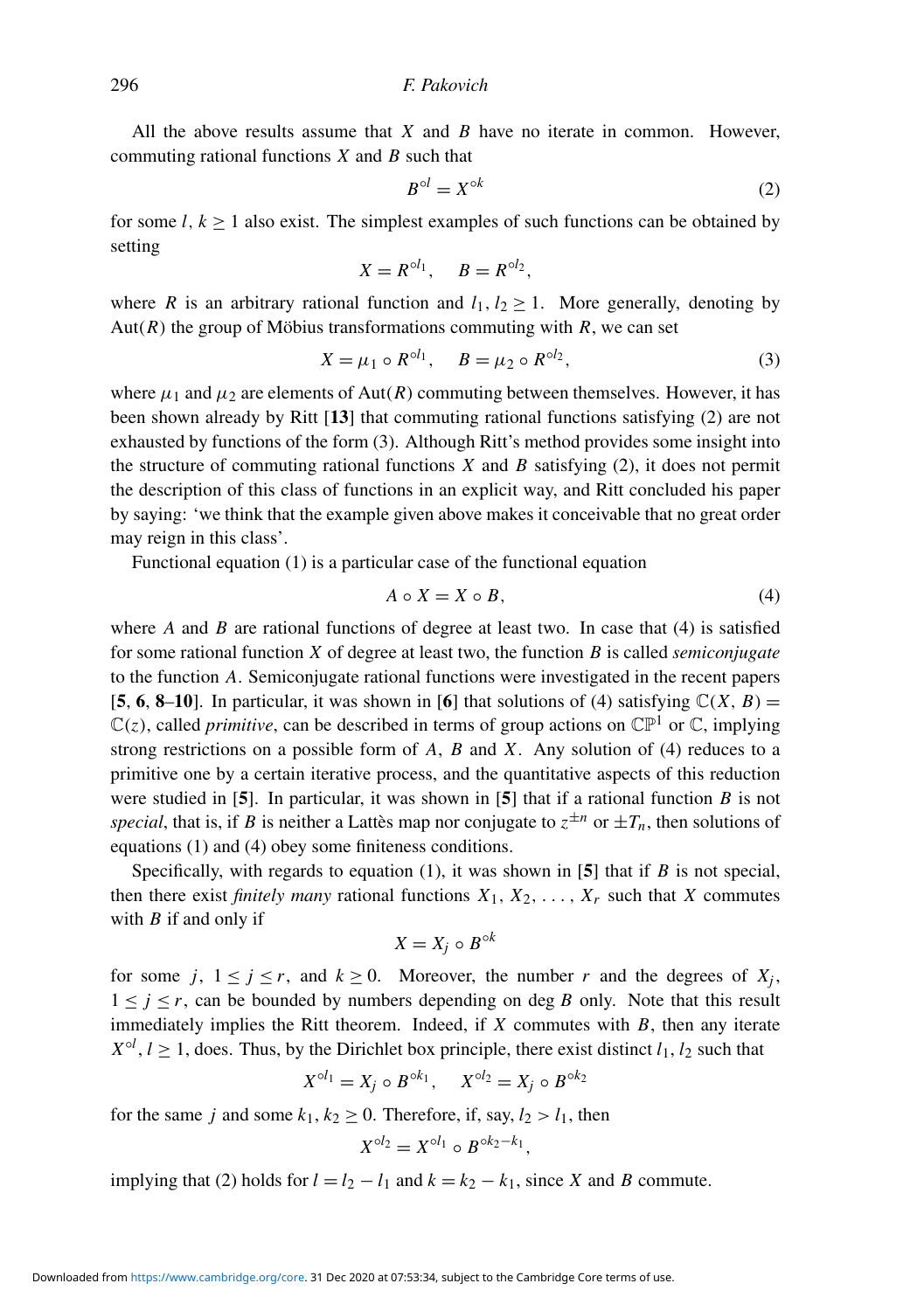In this paper, we provide a method for describing the set  $C_B$  for non-special *B*. For such  $B$ , essentially all the information about  $C_B$  provided by the Ritt method reduces to the fact that any element of  $C_B$  has a common iterate with *B*. Thus, new approaches and techniques are needed, and we develop them in this paper. Our main results are as follows. First, for any non-special rational function *B*, we define an equivalence relation  $\sim$  on the set *C<sub>B</sub>* such that the quotient  $C_B$ /  $\sim_B$  possesses the structure of a finite group  $G_B$ . Second, we describe generators of this group in terms of the fundamental group of a special graph associated with *B*, providing a method for describing  $C_B$ . Finally, we calculate  $G_B$  for several classes of rational functions. Note that our method of describing  $C_B$  reduces the problem to the easier problem of finding all functional decompositions  $F = U \circ V$  for finitely many rational functions *F*.

In more detail, for a non-special rational function *B*, we define an equivalence relation  $\frac{a}{B}$  on the set *C<sub>B</sub>*, setting *A*<sub>1</sub>  $\frac{a}{B}$  *A*<sub>2</sub> if

$$
A_1 \circ B^{\circ l_1} = A_2 \circ B^{\circ l_2}
$$

for some  $l_1 \geq 0$ ,  $l_2 \geq 0$ , and show that the multiplication of classes induced by the functional composition of their representatives provides  $C_B / \underset{B}{\sim}$  with the structure of a finite group *G<sub>B</sub>*. The group structure on  $C_B / \frac{\sim}{B}$  offers a new look at the problem of describing  $C_B$ , and permits the characterization of properties of  $C_B$  in group theoretic terms. For example, the group  $G_B$  is trivial if and only if any element of  $C_B$  is an iterate of *B*, while  $G_B$  is isomorphic to Aut(*B*) if and only if any element of  $C_B$  can be represented in the form  $X = \mu \circ B^k$ , where  $\mu \in \text{Aut}(B)$  and  $k \ge 0$ .

We describe generators of  $G_B$  using a special finite graph  $\Gamma_B$  defined as follows. Let *B* be a rational function. We say that a rational function  $\widehat{B}$  is an *elementary transformation* of *B* if there exist rational functions *U* and *V* such that  $B = V \circ U$  and  $\widehat{B} = U \circ V$ . We say that rational functions *B* and *A* are *equivalent* and write  $A \sim B$  if there exists a chain of elementary transformations between *B* and *A* (this equivalence relation should not be confused with the previous one where the subscript  $B$  is used). Since for any Möbius transformation  $\mu$  the equality

$$
B = (B \circ \mu^{-1}) \circ \mu
$$

holds, the equivalence class [*B*] of a rational function *B* is a union of conjugacy classes. Moreover, by the result of [[9](#page-25-8)], the class [*B*] consists of *finitely many* conjugacy classes, unless *B* is a flexible Lattès map. The graph  $\Gamma_B$  is defined as a multigraph whose vertices are in a one-to-one correspondence with some fixed representatives  $B_i$  of conjugacy classes in [B], and whose multiple edges connecting the vertices corresponding to  $B_i$  to  $B_j$  are in a one-to-one correspondence with solutions of the system

$$
B_i = V \circ U, \quad B_j = U \circ V
$$

in rational functions. In these terms, the main result of the paper about the group  $G_B$  is a construction of a group epimorphism from the fundamental group of the graph  $\Gamma_B$  to the group  $G_B$ .

The paper is organized as follows. In §2, we describe the set  $C_B$  in terms of elementary transformations. In §3, we define the group  $G_B$ . In §§4 and 5, we define the graph  $\Gamma_B$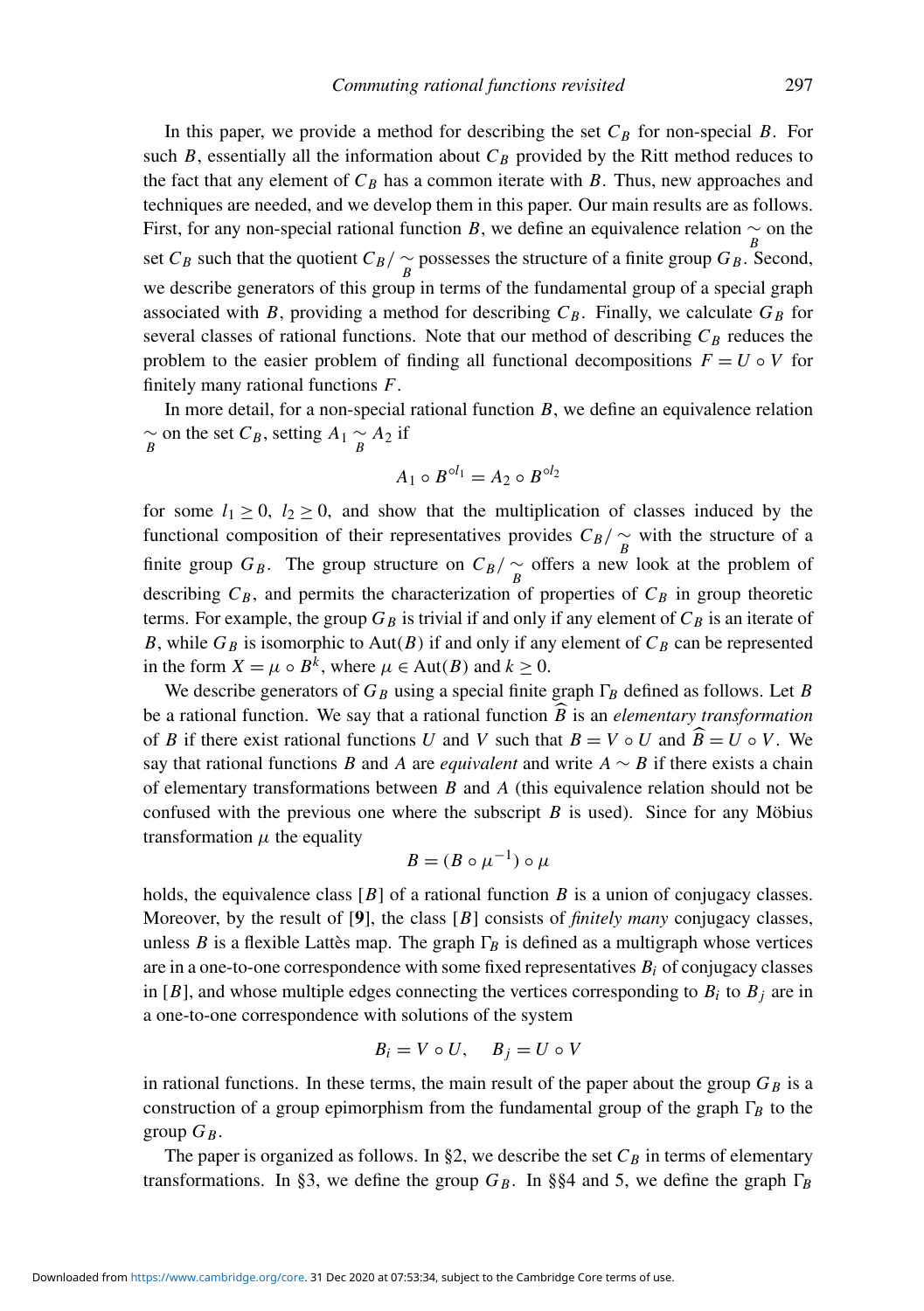and construct a group epimorphism from  $\pi_1(\Gamma_B)$  to  $G_B$ . We also show that if  $A \sim B$ , then the groups  $G_A$  and  $G_B$  are isomorphic. Note that this implies, in particular, that if *A* is a rational function such that the group  $Aut(A)$  is non-trivial, then for any rational function *B* ∼ *A* the group  $G_B$  is also non-trivial, even though Aut(*B*) can be trivial. In the last case, functions of degree one in  $C_A$  give rise to functions of higher degree in  $C_B$  through the isomorphism  $G_A \cong G_B$ .

In §6, we calculate the group  $G_B$  for certain classes of rational functions, and consider some examples. Specifically, we show that for a wide class of rational functions, which we call *generically decomposable*,  $G_B$  is isomorphic to Aut(*B*). We also show that for a polynomial *B* the group  $G_B$  is metacyclic. Finally, we discuss in detail the example of commuting rational functions *B* and *X* satisfying condition [\(2\)](#page-1-0) from the paper of Ritt [[13](#page-25-2)]. In particular, we calculate the group  $G_B$  that turns out to be a cyclic group of order three. We also provide a different example of this kind.

#### 2. *The set C<sup>B</sup> and elementary transformations*

Let *B* be a rational function of degree at least two. We denote by  $C_B$  the set of all rational functions commuting with *B*.

<span id="page-3-0"></span>LEMMA 2.1. *The set*  $C_B$  *is closed with respect to the operation of composition, that is,*  $A_1, A_2 \in C_B$  *implies*  $A_1 \circ A_2 \in C_B$ *. Furthermore, if*  $A \circ U \in C_B$  *and*  $U \in C_B$ *, then*  $A \in C_R$ .

*Proof.* Indeed, if  $A_1$ ,  $A_2 \in C_B$ , then

$$
A_1 \circ A_2 \circ B = A_1 \circ B \circ A_2 = B \circ A_1 \circ A_2.
$$

On the other hand, if  $A \circ U \in C_B$  and  $U \in C_B$ , then

$$
B \circ A \circ U = A \circ U \circ B = A \circ B \circ U,
$$

implying that

$$
B \circ A = A \circ B. \Box
$$

We emphasize that we allow to elements of  $C_B$  to have degree one, that is to be Möbius transformations. All Möbius transformations commuting with  $B$  obviously form a group denoted by Aut(*B*) and called the *symmetry group* of *B*. Since any  $\mu \in Aut(B)$  maps periodic points of *B* of order  $l \ge 1$  to themselves, and any Möbius transformation is defined by its values at any three points, the symmetry group of any rational function is finite. In particular, Aut(*B*) is one of the five well-known finite rotation groups of the sphere: *A*4, *S*<sub>4</sub>, *A*<sub>5</sub>, *C*<sub>*n*</sub>, *D*<sub>2*n*</sub>. Note that the property of  $\mu \in Aut(B)$  to map periodic points of *B* to periodic points can be used for a practical description of Aut(*B*).

Let *B* be a rational function. A rational function  $\widehat{B}$  is called an *elementary transformation* of *B* if there exist rational functions *U* and *V* such that  $B = V \circ U$  and  $\widehat{B} = U \circ V$ . We say that rational functions *B* and *A* are *equivalent* and write  $A \sim B$  if there exists a chain of elementary transformations between  $B$  and  $A$ . Since for any Möbius transformation  $\mu$  the equality

$$
B = (B \circ \mu^{-1}) \circ \mu
$$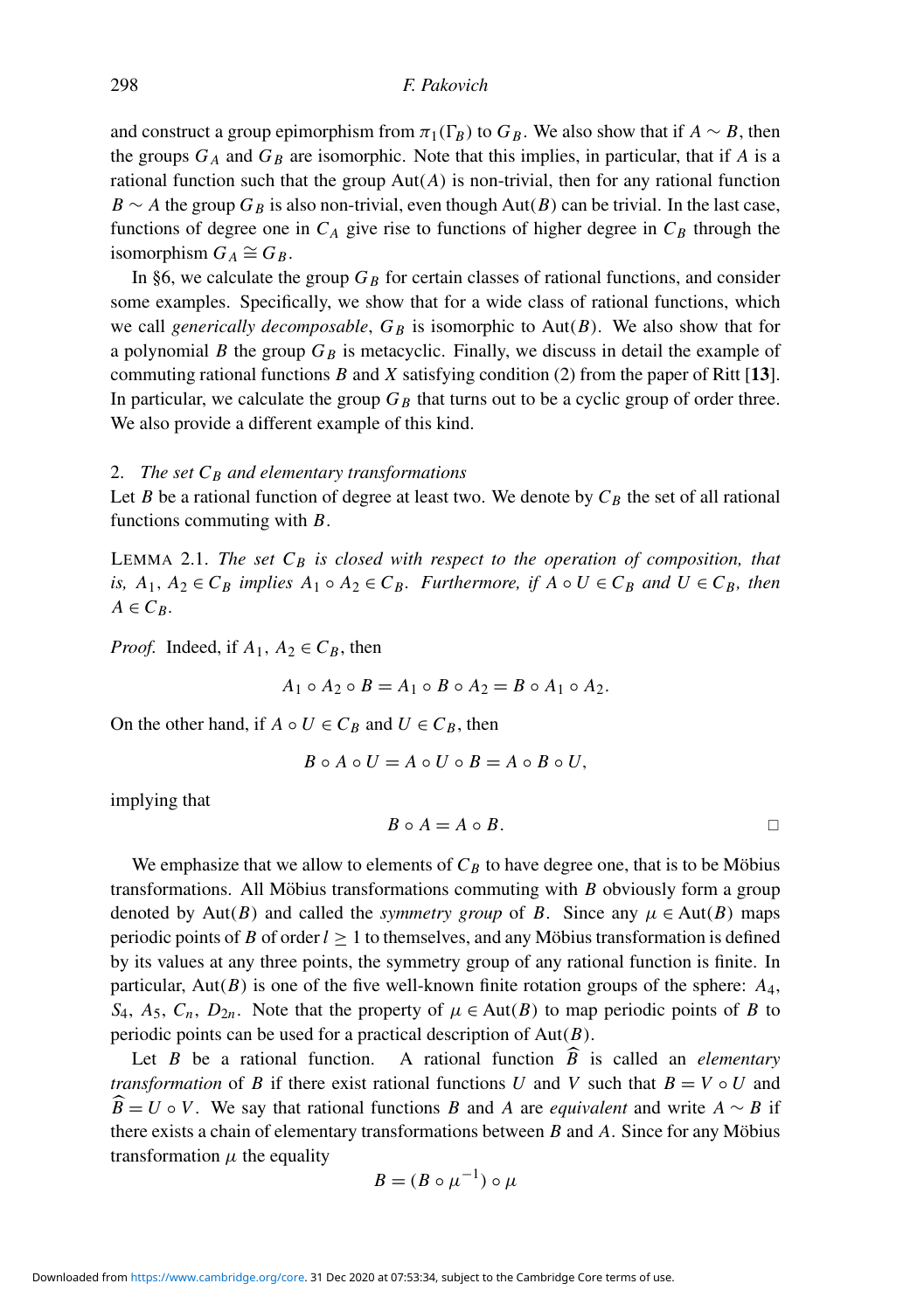holds, the equivalence class [*B*] of a rational function *B* is a union of conjugacy classes. Thus, the relation ∼ can be considered as a weaker form of the classical conjugacy relation. The equivalence class [*B*] contains infinitely many conjugacy classes if and only if *B* is a flexible Lattès map [[9](#page-25-8)].

The following lemma is obtained by a direct calculation (see [[10](#page-25-7), Lemma 3.1]).

<span id="page-4-0"></span>LEMMA 2.2. *Let*

<span id="page-4-1"></span>
$$
L: B \to B_1 \to B_2 \to \cdots \to B_s \tag{5}
$$

*be a sequence of elementary transformations, and*  $U_i$ *,*  $V_i$ *,*  $1 \le i \le s$ *, rational functions such that*

$$
B = V_1 \circ U_1, \quad B_i = U_i \circ V_i, \quad 1 \leq i \leq s,
$$

*and*

$$
U_i \circ V_i = V_{i+1} \circ U_{i+1}, \quad 1 \le i \le s-1.
$$

*Then the functions*

<span id="page-4-4"></span>
$$
U = U_s \circ U_{s-1} \circ \cdots \circ U_1, \quad V = V_1 \circ \cdots \circ V_{s-1} \circ V_s \tag{6}
$$

*make the diagram*

$$
\begin{array}{ccc}\n\mathbb{CP}^1 & \xrightarrow{B} & \mathbb{CP}^1 \\
U & & \downarrow U \\
\mathbb{CP}^1 & \xrightarrow{B_s} & \mathbb{CP}^1 \\
V & & \downarrow V \\
\mathbb{CP}^1 & \xrightarrow{B} & \mathbb{CP}^1 \\
\mathbb{CP}^1 & \xrightarrow{B} & \mathbb{CP}^1\n\end{array}
$$

*commutative and satisfy the equalities*

$$
V \circ U = B^{\circ s}, \quad U \circ V = B_s^{\circ s}.
$$

It follows from Lemma [2.2,](#page-4-0) that any sequence of elementary transformations [\(5\)](#page-4-1) such that  $B_s = B$  gives rise to a rational function U commuting with B, and the main result of this section states that for non-special *B* any element of  $C_B$  can be obtained in this way.

<span id="page-4-2"></span>THEOREM 2.3. *Let B be a non-special rational function of degree at least two. Then a rational function X belongs to*  $C_B$  *if and only if there exists a sequence of elementary transformation* [\(5\)](#page-4-1) *such that*  $B_s = B$  *and*  $X = U_s \circ U_{s-1} \circ \cdots \circ U_1$ *.* 

The proof of Theorem [2.3](#page-4-2) uses the following two lemmas which are particular cases of [[6](#page-25-5), Lemma 2.1] and [[5](#page-25-4), Theorem 2.18], respectively. For the reader's convenience, we provide short independent proofs. We recall that a solution *A*, *X*, *B* of [\(4\)](#page-1-2) is called *primitive* if  $\mathbb{C}(X, B) = \mathbb{C}(z)$ . We also mention that for an arbitrary solution A, X, B of [\(4\)](#page-1-2) the equality

<span id="page-4-3"></span>
$$
\deg A = \deg B \tag{7}
$$

holds.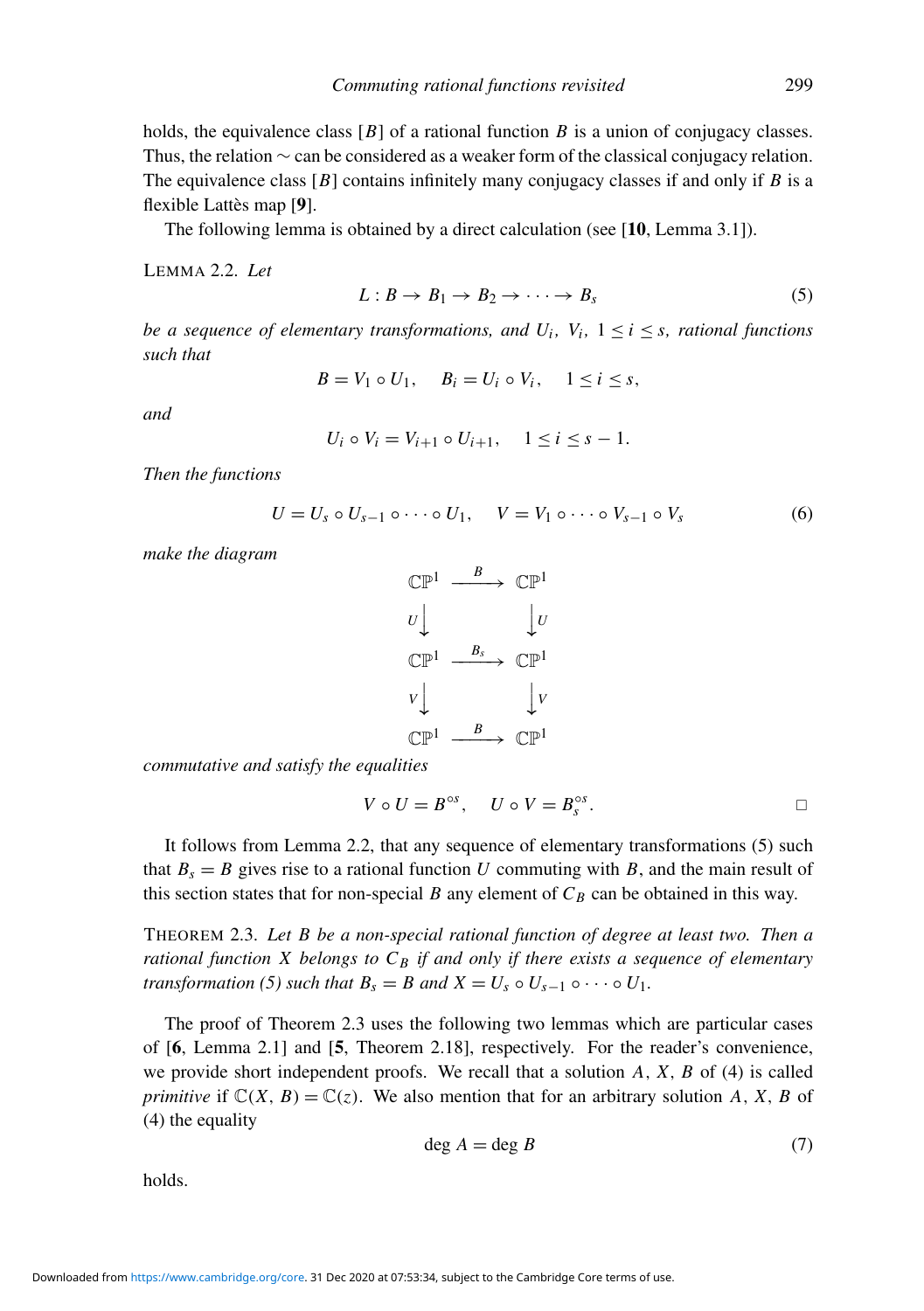<span id="page-5-3"></span>LEMMA 2.4. *A solution A*, *X*, *B of [\(4\)](#page-1-2) is primitive if and only if the algebraic curve*

<span id="page-5-0"></span>
$$
A(x) - X(y) = 0 \tag{8}
$$

*is irreducible.*

*Proof.* By the Lüroth theorem, there exists a rational function W such that  $\mathbb{C}(X, B) =$  $\mathbb{C}(W)$ , implying that the equalities

<span id="page-5-1"></span>
$$
X = X' \circ W, \quad B = B' \circ W \tag{9}
$$

hold for some rational functions *X'* and *B'* with  $\mathbb{C}(X', B') = \mathbb{C}(z)$ . Clearly,  $x = X'(t)$ ,  $y = B'(t)$  is a generically one-to-one parametrization of some irreducible component

$$
C: F(x, y) = 0
$$

of [\(8\)](#page-5-0). Furthermore, since the degree of the projection of *C* on *x* (respectively, *y*) is equal to deg  $X'$  (respectively, deg  $B'$ ) the equalities

<span id="page-5-2"></span>
$$
\deg_x F = \deg B', \quad \deg_y F = \deg X'
$$
 (10)

hold. If  $\mathbb{C}(X, B) = \mathbb{C}(z)$ , then deg  $W = 1$ , and it follows from equalities [\(9\)](#page-5-1), [\(10\)](#page-5-2), and [\(7\)](#page-4-3) that the curve *C* coincides with curve  $(8)$ , implying that  $(8)$  is irreducible. On the other hand, if  $\mathbb{C}(X, B) \neq \mathbb{C}(z)$ , then deg  $W > 1$ , and equalities [\(9\)](#page-5-1), [\(10\)](#page-5-2), and [\(7\)](#page-4-3) imply that *C* is a proper component of [\(8\)](#page-5-0).

<span id="page-5-5"></span>LEMMA 2.5. Let A, X, B be a primitive solution of [\(4\)](#page-1-2). Then for any  $l > 1$ , the solution *A* ◦*l* , *X*, *B* ◦*l is also primitive.*

*Proof.* The proof is by induction on *l*. For  $l = 1$ , the lemma is trivially true. Assume that it is true for all  $k < l$ . By Lemma [2.4,](#page-5-3) this implies that the algebraic curve

$$
C_k: A^{\circ k}(x) - X(y) = 0
$$

is irreducible for all  $k < l$ , and

$$
R_k : x = X(t), \quad y = B^{\circ k}(t)
$$

is its generically one-to-one parametrization.

Let  $P_1$ ,  $P_2$  be arbitrary rational functions satisfying the equality

<span id="page-5-4"></span>
$$
A^{\circ(l+1)} \circ P_1 = X \circ P_2. \tag{11}
$$

Since the curve  $C_l$  is irreducible and  $R_l$  is its generically one-to-one parametrization, the equality

$$
A^{\circ(l+1)} \circ P_1 = A^{\circ l} \circ (A \circ P_1) = X \circ P_2
$$

implies that

$$
A \circ P_1 = X \circ W, \quad P_2 = B^{\circ l} \circ W
$$

for some  $W \in \mathbb{C}(z)$ . Furthermore, since the curve  $C_1$  is also irreducible, it follows from the first of these equalities that

$$
P_1 = X \circ U, \quad W = B \circ U
$$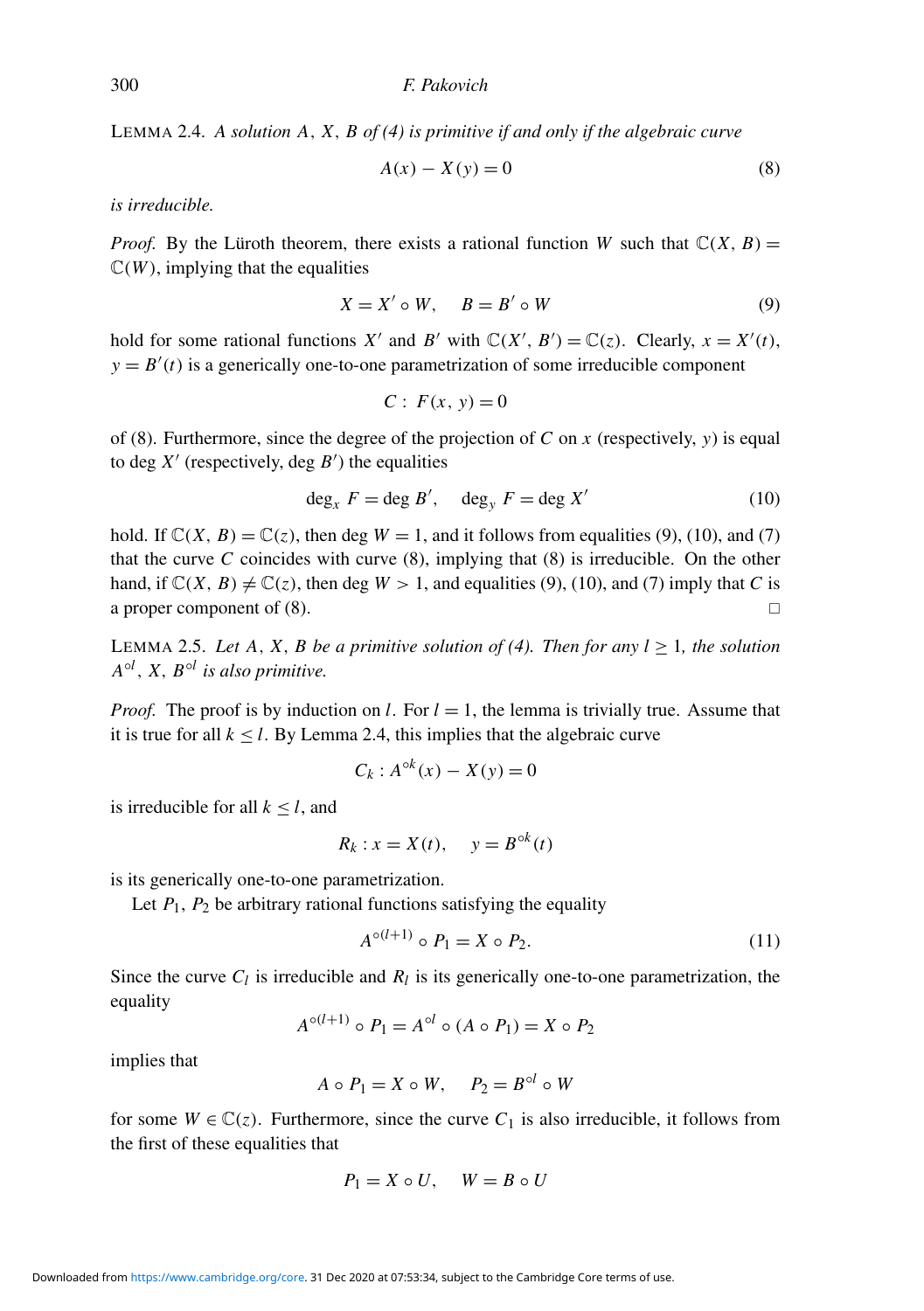for some  $U \in \mathbb{C}(z)$ . Thus, any pair of rational functions  $P_1$ ,  $P_2$  satisfying [\(11\)](#page-5-4) has the form

$$
P_1 = X \circ U, \quad P_2 = B^{\circ (l+1)} \circ U
$$

for some  $U \in \mathbb{C}(z)$ . In particular, this implies that if the equalities

<span id="page-6-0"></span>
$$
X = P_1 \circ W, \quad B^{\circ(l+1)} = P_2 \circ W \tag{12}
$$

hold for some  $P_1$ ,  $P_2$ ,  $W \in \mathbb{C}(z)$ , then deg  $W = 1$ , since  $P_1$ ,  $P_2$  in [\(12\)](#page-6-0) satisfy [\(11\)](#page-5-4). Therefore,  $\mathbb{C}(X, B^{\circ(l+1)}) = \mathbb{C}(z)$ , that is,  $A^{\circ(l+1)}$ ,  $X, B^{\circ(l+1)}$  is a primitive solution.  $\square$ 

*Proof of Theorem [2.3.](#page-4-2)* The sufficiency follows from Lemma [2.2.](#page-4-0) In the other direction, assume that  $X \in C_B$ . If *X* is a Möbius transformation, then the sequence

$$
B = (B \circ X^{-1}) \circ X \to X \circ (B \circ X^{-1}) = B
$$

is as required. Thus, assume that deg  $X > 2$ .

We observe first that there exist a sequence [\(5\)](#page-4-1) and a commutative diagram

$$
\begin{array}{ccc}\n\mathbb{CP}^1 & \xrightarrow{B} & \mathbb{CP}^1 \\
U & & \downarrow U \\
\mathbb{CP}^1 & \xrightarrow{B_s} & \mathbb{CP}^1 \\
X_0 & & \downarrow X_0 \\
\mathbb{CP}^1 & \xrightarrow{B} & \mathbb{CP}^1\n\end{array}
$$

such that *U* is defined by [\(6\)](#page-4-4), the equality  $X = X_0 \circ U$  holds, and the triple *B*,  $X_0$ ,  $B_s$  is a primitive solution of [\(4\)](#page-1-2). Indeed, if *B*, *X*, *B* is a primitive solution of [\(4\)](#page-1-2), we can set  $U = z$ ,  $X_0 = X$ , and  $B_s = B$ . Otherwise,  $\mathbb{C}(X, B) = \mathbb{C}(W)$  for some *W* with deg  $W > 1$ , and substituting equalities [\(9\)](#page-5-1) in [\(4\)](#page-1-2) we see that the diagram

$$
\begin{array}{ccc}\n\mathbb{CP}^1 & \xrightarrow{B} & \mathbb{CP}^1 \\
w & & \downarrow w \\
\mathbb{CP}^1 & \xrightarrow{W \circ B'} & \mathbb{CP}^1 \\
x' & & \downarrow x' \\
\mathbb{CP}^1 & \xrightarrow{B} & \mathbb{CP}^1\n\end{array}
$$

commutes. If the solution *B*,  $X'$ ,  $W \circ B'$  of [\(4\)](#page-1-2) is primitive, we are done. Otherwise, we can apply the above transformation to this solution. Since deg  $X' <$  deg  $X$ , it is clear that after a finite number of steps we obtain a sequence of elementary transformations [\(5\)](#page-4-1) and functions  $U$ ,  $X_0$ , and  $B_s$  as required.

To prove Theorem [2.3,](#page-4-2) we only must show that deg  $X_0 = 1$ . Indeed, in this case changing  $U_s$  to  $X_0 \circ U_s$  and  $B_s$  to  $X_0 \circ B_s \circ X_0^{-1}$ , without loss of generality we may assume that  $X_0 = z$ , so that  $B_s = B$  and [\(5\)](#page-4-1) is the sequence required. Assume, in contrast, that deg  $X_0 > 1$ . By Lemma [2.5,](#page-5-5) for any  $l \ge 1$  the triple  $B^{\circ l}$ ,  $X_0$ ,  $B_s^{\circ l}$  is a primitive solution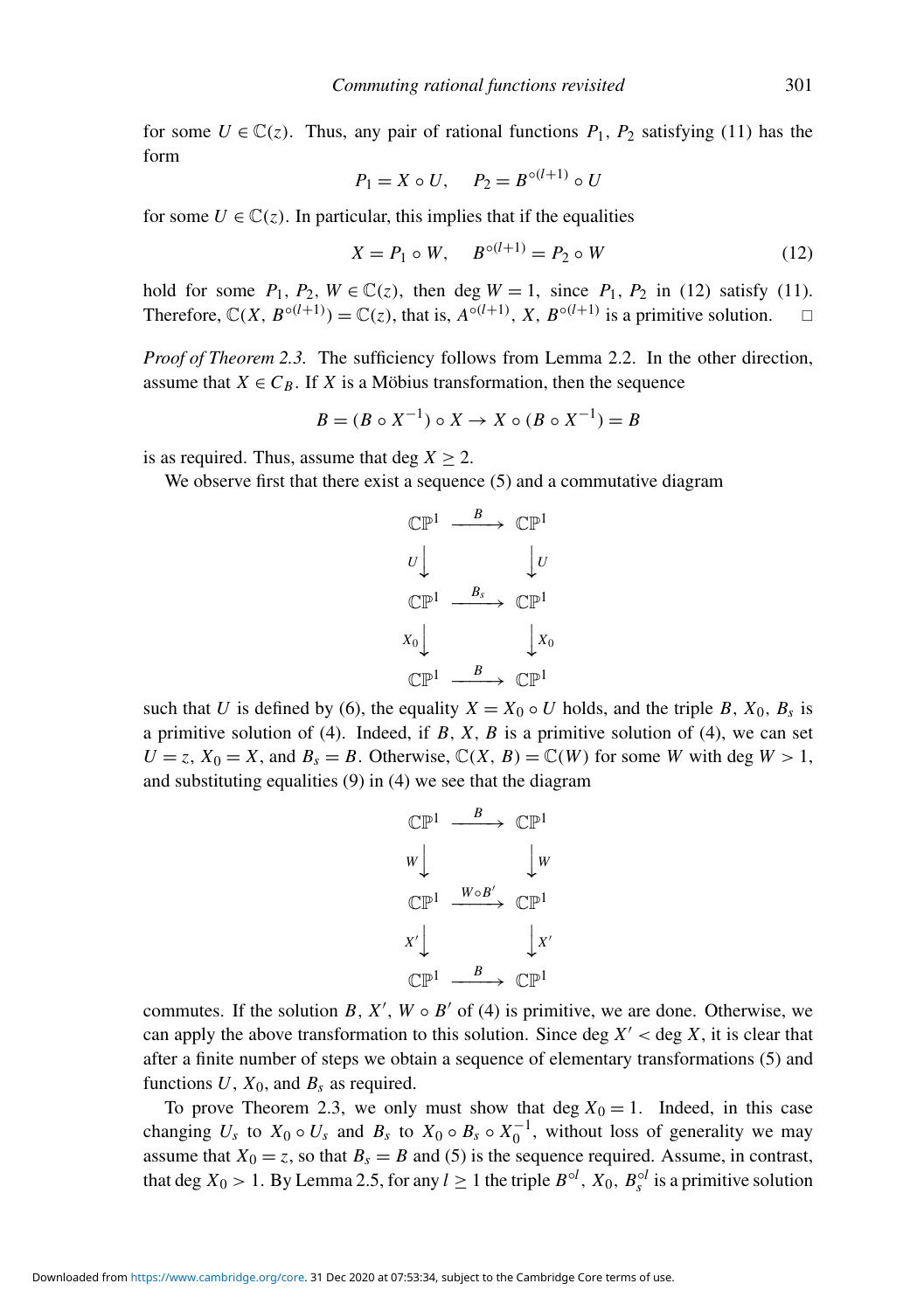of [\(4\)](#page-1-2). On the other hand, by the Ritt theorem, there exist  $k$  and  $l$  such that equality [\(2\)](#page-1-0) holds. Thus,

$$
B^{\circ l} = X^{\circ k} = X_0 \circ (U \circ X^{\circ k-1}),
$$

implying that the curve

$$
(U \circ X^{\circ k-1})(x) - y = 0
$$

is a component of the curve

$$
B^{\circ l}(x) - X_0(y) = 0.
$$

Moreover, this component is proper because deg  $X_0 > 1$ . Since, by Lemma [2.4,](#page-5-3) this contradicts the fact that  $B^{\circ l}$ ,  $X_0$ ,  $B_s^{\circ l}$  is a primitive solution of [\(4\)](#page-1-2), we conclude that  $deg X_0 = 1.$ 

3. *The group G<sup>B</sup>* Define an equivalence relation  $\sim_B$  on the set  $C_B$ , setting  $A_1 \sim_A A_2$  if

<span id="page-7-0"></span>
$$
A_1 \circ B^{\circ l_1} = A_2 \circ B^{\circ l_2} \tag{13}
$$

for some  $l_1 \geq 0$ ,  $l_2 \geq 0$  (in order to distinguish this relation from the relation  $\sim$  introduced in the previous section we use the subscript *B*). It is easy to see that  $\frac{\sim}{B}$  is really an equivalence relation. Indeed,  $\sim_{B}$  is clearly reflexive and symmetric. Furthermore, if equalities [\(13\)](#page-7-0) and

$$
A_2 \circ B^{\circ n_1} = A_3 \circ B^{\circ n_2}
$$

hold, and  $n_1 \ge l_2$ , then

$$
A_1 \circ B^{\circ (l_1 + n_1 - l_2)} = A_2 \circ B^{\circ n_1} = A_3 \circ B^{\circ n_2},
$$

implying that *A*<sub>1</sub>  $\sim$  *A*<sub>3</sub>. Similarly, if *l*<sub>2</sub> ≥ *n*<sub>1</sub>, then

$$
A_3 \circ B^{\circ (n_2 + l_2 - n_1)} = A_2 \circ B^{\circ l_2} = A_1 \circ B^{\circ l_1}.
$$

<span id="page-7-2"></span>LEMMA 3.1. *Let* A *be an equivalence class of* ∼ *B . For any n* ≥ 1*, the class* A *contains at most one rational function of degree n. Furthermore, if*  $A_0 \in \mathbf{A}$  *is a function of minimal possible degree, then any*  $A \in \mathbf{A}$  *has the form*  $A = A_0 \circ B^{\circ l}$ ,  $l \ge 1$ *. Alternatively, the function A*<sup>0</sup> *can be described as a unique function in* A *that is not a rational function in B.*

*Proof.* If 
$$
\deg A_1 = \deg A_2
$$
 in (13), then  $l_1 = l_2$ , implying that  $A_1 = A_2$ . Furthermore, if

<span id="page-7-1"></span>
$$
A \circ B^{\circ l_1} = A_0 \circ B^{\circ l_2} \tag{14}
$$

and  $l_1 > l_2$ , then

$$
A_0=A\circ B^{\circ (l_1-l_2)},
$$

implying that deg  $A <$  deg  $A_0$  in contradiction with the assumption. Therefore,  $l_1 \leq l_2$ and, hence,

$$
A=A_0\circ B^{\circ (l_2-l_1)}.
$$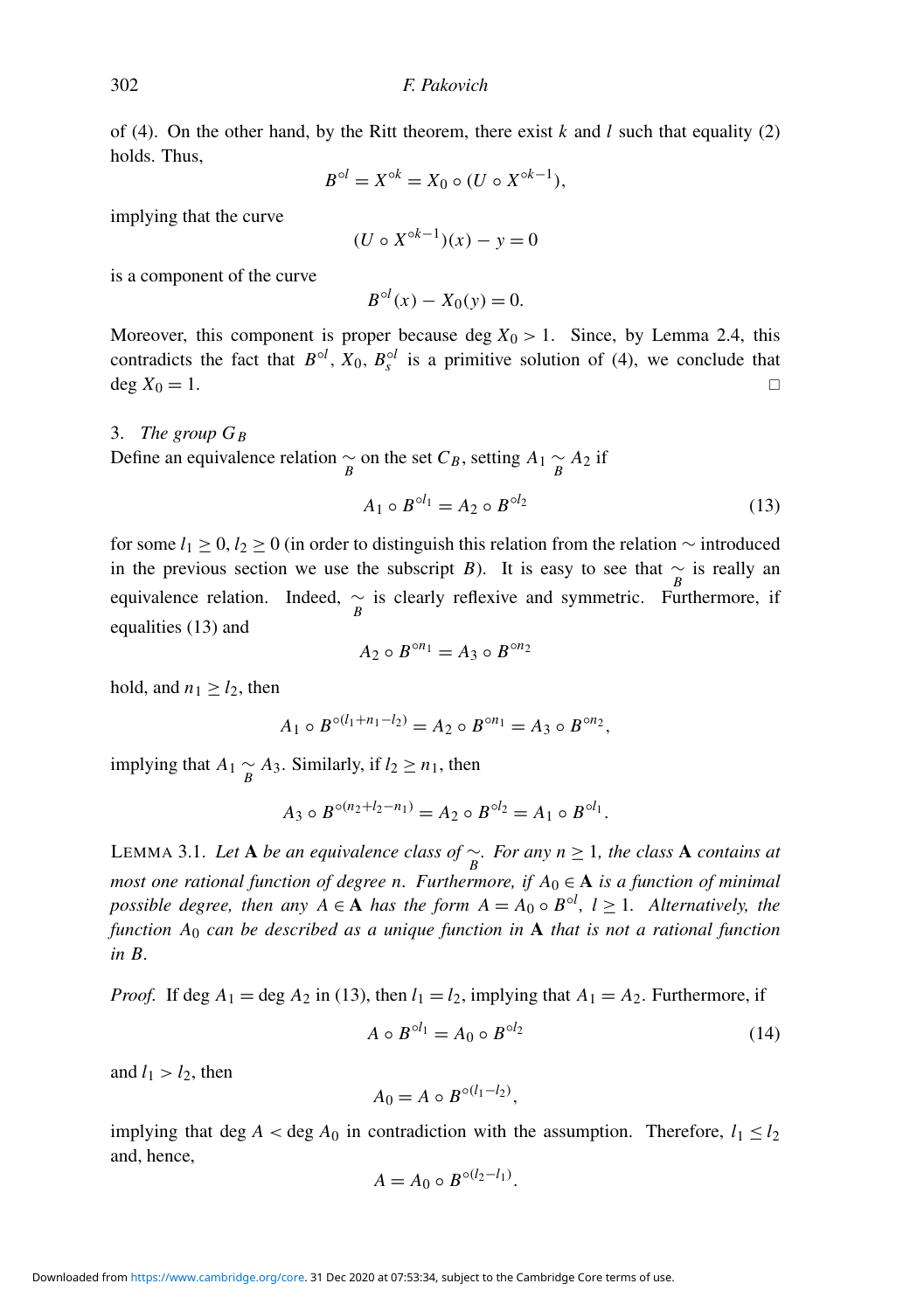Moreover,  $A_0$  is not a rational function in *B*, since if  $A_0 = A' \circ B$ , then A' commutes with *B* by Lemma [2.1,](#page-3-0) implying that  $A' \sim A_0$  and deg  $A' < \text{deg } A_0$ . On the other hand, if *A* is an other function in the class A that is not a rational function in *B*, then [\(14\)](#page-7-1) implies that  $l_1 = l_2$  and  $A = A_0$ .

For a rational function *B*, we denote by  $G_B$  the set of equivalence classes of  $\sim_{B}$  on  $C_B$ . We define a binary operation on the set  $G_B$  as follows. If  $A_1$  and  $A_2$  are equivalence classes of  $\sim_B$ , and  $A_1 \in \mathbf{A}_1$  and  $A_2 \in \mathbf{A}_2$  are their representatives, then  $\mathbf{A}_1 \cdot \mathbf{A}_2$  is defined as the equivalence class containing  $A_1 \circ A_2$ . It is easy to see that this operation is well defined. Indeed, assume that  $A_1 \underset{B}{\sim} A'_1$  and  $A_2 \underset{B}{\sim} A'_2$ . Then

$$
A_1 \circ B^{\circ l_1} = A'_1 \circ B^{\circ l'_1}
$$

and

$$
A_2 \circ B^{\circ l_2} = A'_2 \circ B^{\circ l'_2},
$$

implying that

<span id="page-8-0"></span>
$$
A_1 \circ B^{\circ l_1} \circ A_2 \circ B^{\circ l_2} = A'_1 \circ B^{\circ l'_1} \circ A'_2 \circ B^{\circ l'_2}.
$$
 (15)

Since  $A_1$ ,  $A_2 \in C_B$ , equality [\(15\)](#page-8-0) implies that

$$
A_1 \circ A_2 \circ B^{\circ (l_1 + l_2)} = A'_1 \circ A'_2 \circ B^{\circ (l'_1 + l'_2)},
$$

and, hence,

$$
A_1 \circ A_2 \underset{B}{\sim} A'_1 \circ A'_2.
$$

THEOREM 3.2. *The set*  $G_B$  *equipped with the operation*  $\cdot$  *is a finite group.* 

*Proof.* By definition, if  $A_i \in \mathbf{A}_i$ ,  $1 \le i \le 3$ , then  $(\mathbf{A}_1 \cdot \mathbf{A}_2) \cdot \mathbf{A}_3$  and  $\mathbf{A}_1 \cdot (\mathbf{A}_2 \cdot \mathbf{A}_3)$  are classes containing the functions  $(A_1 \circ A_2) \circ A_3$  and  $A_1 \circ (A_2 \circ A_3)$ , respectively. On the other hand,

$$
(A_1 \circ A_2) \circ A_3 = A_1 \circ (A_2 \circ A_3),
$$

since  $\circ$  is an associative operation on the set of rational functions. Therefore, the classes  $(A_1 \cdot A_2) \cdot A_3$  and  $A_1 \cdot (A_2 \cdot A_3)$  coincide, and, hence, the operation  $\cdot$  satisfies the associativity axiom.

Clearly, the class  $e$  containing the function  $\zeta$  and consisting of all iterates of  $B$  serves as the unit element. Moreover, for any class **X** there exists a class  $X^{-1}$  such that

<span id="page-8-1"></span>
$$
\mathbf{X} \cdot \mathbf{X}^{-1} = \mathbf{X}^{-1} \circ \mathbf{X} = \mathbf{e}.\tag{16}
$$

Indeed, by Theorem [2.3,](#page-4-2) for any  $X \in \mathbf{X}$  there exists a sequence of elementary transformation [\(5\)](#page-4-1) such that

$$
X=U_s\circ U_{s-1}\circ\cdots\circ U_1.
$$

Further, it follows from Lemma [2.2](#page-4-0) that the function

$$
Y=V_s\circ V_{s-1}\circ\cdots\circ V_1
$$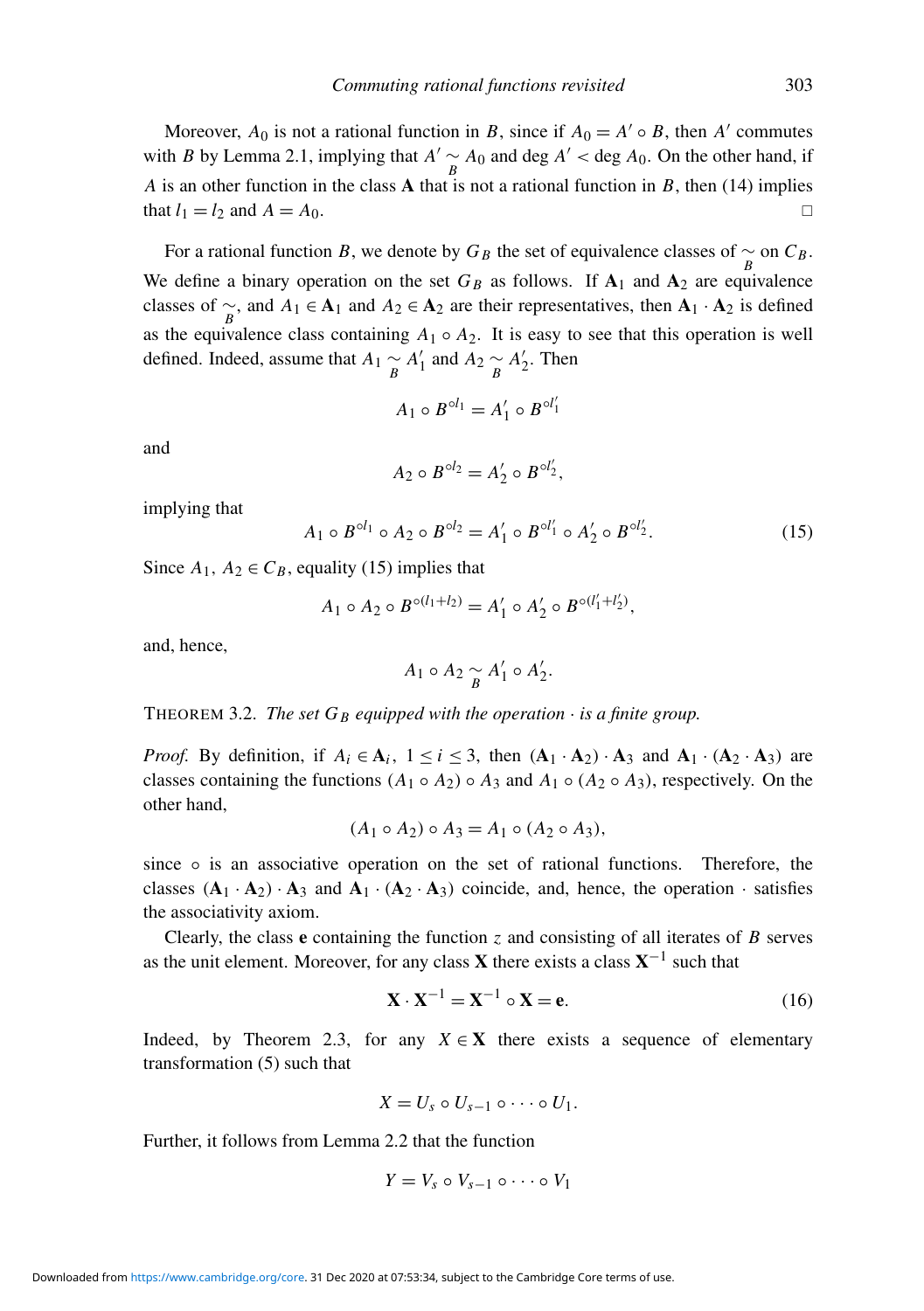belongs to  $C_B$ , and the functions *X* and *Y* satisfy

$$
X\circ Y=Y\circ X=B^{\circ s}.
$$

Therefore, condition [\(16\)](#page-8-1) holds for  $X^{-1}$  defined as the class containing the rational function *Y*.

Finally, by the result of [[5](#page-25-4)] cited in the introduction, there exist at most finitely many rational functions  $A \in C_B$  which are not rational functions in *B*, implying by Lemma [3.1](#page-7-2) that the group  $G_B$  is finite.

Note that the above proof provides a method for the actual finding  $X^{-1}$ . On the other hand, merely the existence of the inverse element follows from the Ritt theorem. Indeed, since for any *X*  $\in$  **X** there exist *l*, *k*  $\geq$  1 such that [\(2\)](#page-1-0) holds, for any class **X** there exists *k* such that  $X^k = e$ , implying that [\(16\)](#page-8-1) holds for  $X^{-1} = X^{k-1}$ . Note also that the Ritt theorem by itself does not imply that the group  $G_B$  is finite, although it does imply that any its element has finite order.

For  $X \in C_B$ , we denote by X the element of  $G_B$  corresponding to the equivalence class of  $\frac{\sim}{B}$  containing *X*.

LEMMA 3.3. *The map*  $\mu \rightarrow \mu$  *is a group monomorphism from the group* Aut(*B*) *to the group GB.*

*Proof.* Since functions from Aut(*B*) have degree one, it follows from Lemma [3.1](#page-7-2) that  $\mu_1 = \mu_2$  if and only if  $\mu_1 = \mu_2$ . Therefore, the map  $\tau : \mu \to \mu$  is injective, and it is easy to see that  $\tau$  is a homomorphism of groups.

We denote the image of Aut(*B*) in  $G_B$  under the group monomorphism  $\mu \to \mu$  by Aut<sub>*G*</sub>( $B$ ).

<span id="page-9-1"></span>LEMMA 3.4. *The following conditions are equivalent.*

(1) *Any*  $X \in C_B$  *has the form*  $X = \mu \circ B^{\circ l}$  *for some*  $\mu \in \text{Aut}(B)$  *and*  $l \ge 0$ *.* 

(2) *Any*  $X \in C_B$  *of degree at least two is a rational function in B.* 

(3) *The group*  $G_B$  *coincides with*  $Aut_G(B)$ *.* 

*Proof.* It is easy to see that (1) and (3) are equivalent, and that (1) implies (2). Assume now that (2) holds, and let  $X \in C_B$  be a function of degree at least two. By the assumption,  $X = R_1 \circ B$  for some  $R \in \mathbb{C}(\mathfrak{z})$ . Moreover, since by Lemma [2.1](#page-3-0) the function  $R_1$  belongs to  $C_B$ , using (2) again we conclude that either  $R_1 \in \text{Aut}(B)$ , or there exists  $R_2 \in \mathbb{C}(z)$  such that  $R_1 = R_2 \circ B$  and  $R_2 \in C_B$ . It is clear that continuing this process we will eventually obtain a representation  $X = \mu \circ B^l$  for some  $\mu \in Aut(B)$  and  $l \ge 1$ .

## 4. *The graph*  $\Gamma_B$

Let *B* be a rational function of degree at least two. Define  $\Gamma_B$  as a multigraph whose vertices are in a one-to-one correspondence with some fixed representatives of conjugacy classes in [*B*], and whose multiple edges connecting vertices corresponding to representatives  $B_i$  and  $B_j$  are in a one-to-one correspondence with solutions of the system

<span id="page-9-0"></span>
$$
B_i = V \circ U, \quad B_j = U \circ V \tag{17}
$$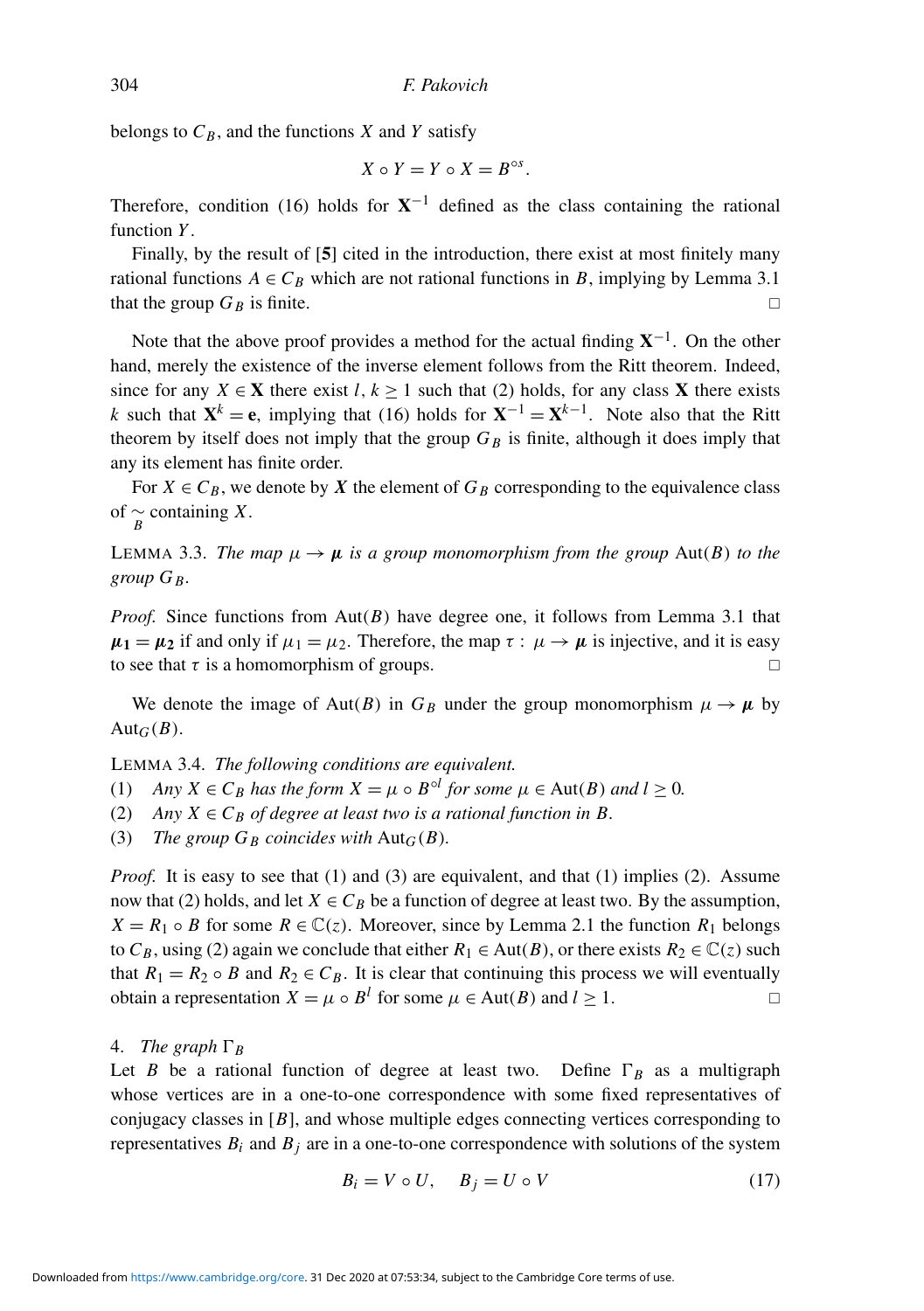in rational functions. Note that  $\Gamma_B$  have loops. They correspond to solutions of

$$
B_i = U \circ V = V \circ U.
$$

LEMMA 4.1. *The graph*  $\Gamma_B$  *does not depend on the choice of representatives of conjugacy classes in* [*B*]*.*

*Proof.* Indeed, for any Möbius transformations  $\alpha$  and  $\beta$ , to a solution *U*, *V* of system [\(17\)](#page-9-0) corresponds a solution

<span id="page-10-0"></span>
$$
U' = \beta \circ U \circ \alpha^{-1}, \quad V' = \alpha \circ V \circ \beta^{-1}
$$
 (18)

of the system

<span id="page-10-1"></span>
$$
\alpha \circ B_i \circ \alpha^{-1} = V' \circ U', \quad \beta \circ B_j \circ \beta^{-1} = U' \circ V'. \tag{19}
$$

Furthermore, it is easy to see that formulas [\(18\)](#page-10-0) provide a one-to-one correspondence between solutions of [\(17\)](#page-9-0) and [\(19\)](#page-10-1).  $\Box$ 

<span id="page-10-4"></span>THEOREM 4.2. Let B a rational function of degree at least two. Then the graph  $\Gamma_B$  is *finite, unless B is a flexible Lattes map. `*

*Proof.* By the main result of the paper [[9](#page-25-8)], the class [B] contains infinitely many conjugacy classes if and only if  $B$  is a flexible Lattes map. Therefore, if  $B$  is not such a map, the graph  $\Gamma_B$  contains only finitely many vertices.

Let us show now that the number of edges connecting two vertices is finite. Recall that two decompositions

<span id="page-10-2"></span>
$$
B = V \circ U, \quad B = V' \circ U'
$$
 (20)

of a rational function *B* into compositions of rational functions are called *equivalent* if there exists a Möbius transformation  $\mu$  such that

<span id="page-10-3"></span>
$$
V' = V \circ \mu^{-1}, \quad U' = \mu \circ U.
$$
 (21)

It is well known that equivalence classes of decompositions of *B* are in one-to-one correspondence with imprimitivity systems of the monodromy group  $Mon(B)$  of  $B$ . In particular, there exist at most finitely many such classes. Therefore, to prove the finiteness of the number of edges adjacent to the vertices corresponding to  $B_i$  and  $B_j$  it is enough to show that for any fixed solution  $U$ ,  $V$  of [\(17\)](#page-9-0) there exist only finitely many solutions  $U'$ ,  $V'$  of [\(17\)](#page-9-0) such that decompositions [\(20\)](#page-10-2) are equivalent. Since equalities [\(21\)](#page-10-3) combined with the equality

$$
U\mathrel{\circ} V=U'\mathrel{\circ} V'
$$

imply the equality

$$
U\circ V=\mu\circ U\circ V\circ\mu^{-1},
$$

the last statement follows from the finiteness of the group  $Aut(U \circ V)$ .

Since in this paper we consider only non-special rational functions *B*, the corresponding graphs  $\Gamma_B$  are always finite by Theorem [4.2.](#page-10-4) Note that the results of [[5](#page-25-4)] imply that the number of vertices of  $\Gamma_B$  can be bounded by a number depending on deg *B* only (see [[5](#page-25-4), Remark 5.2]). Nevertheless, there exists no absolute bound for the number of vertices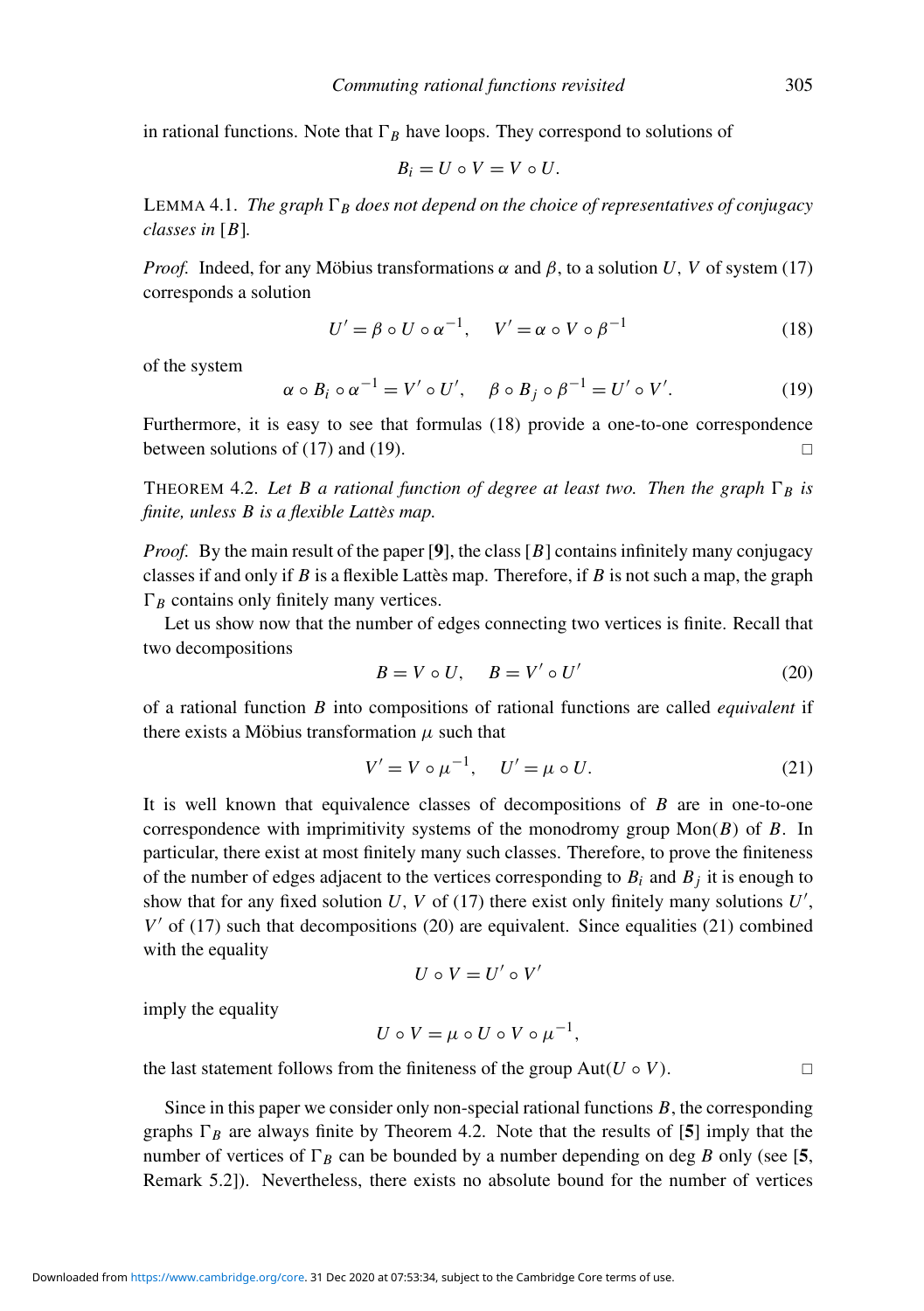

FIGURE [1.](#page-11-0) The form of  $\Gamma_B$  in Example 1.

<span id="page-11-1"></span>of  $\Gamma_B$ , and it is easy to construct rational functions *B* of degree *n* for which the graph  $\Gamma_B$ contains  $\approx \log_2 n$  vertices (see [**[6](#page-25-5)**, p. 1241]).

We always assume that the representative of the conjugacy class of the function *B* in  $\Gamma_B$  is the function *B* itself. Abusing notation, in the following we call the functions  $B_j$ simply 'vertices' of  $\Gamma_B$ . Note that for each vertex  $B_j$  of  $\Gamma_B$  there exists at least one loop starting and ending at *B* that corresponds to the solution

<span id="page-11-5"></span>
$$
B = B \circ z = z \circ B \tag{22}
$$

of [\(17\)](#page-9-0). More generally, the solutions

<span id="page-11-4"></span>
$$
B = (\mu^{-1} \circ B) \circ \mu = \mu \circ (\mu^{-1} \circ B), \quad \mu \in \text{Aut}(B), \tag{23}
$$

give rise to  $|Aut(B)|$  loops.

<span id="page-11-0"></span>*Example 1.* Assume that *B* is an *indecomposable* rational function. By definition, this means that the equality  $B = V \circ U$  implies that at least one of the functions *U* and *V* has degree one. In this case, the equivalence class [B] obviously consists of a unique conjugacy class. Thus,  $\Gamma_B$  has a unique vertex, and all edges of  $\Gamma_B$  are loops corresponding to solutions of

$$
B=U\mathrel{\circ} V=V\mathrel{\circ} U
$$

such that one of the functions  $U$ ,  $V$  has degree one. Assuming without loss of generality that deg  $U = 1$ , we see that

$$
B\circ U=U\circ V\circ U=U\circ B,
$$

implying that  $U \in Aut(B)$ . Therefore,  $\Gamma_B$  has the form shown in Figure [1,](#page-11-1) and the number of loops of  $\Gamma_B$  is equal to  $|Aut(B)|$ .

<span id="page-11-3"></span>*Example 2.* Assume now that a rational function *B* has, up to equivalency [\(21\)](#page-10-3), a unique decomposition  $B = V \circ U$  into a composition of rational functions of degree at least two, and that the same is true for the function  $B_1 = U \circ V$ . In this case, graph  $\Gamma_B$  may have two distinct forms. Namely, if  $B_1$  and  $B$  are not conjugate, then  $\Gamma_B$  has the form shown in Figure [2,](#page-11-2) where all loops correspond to some automorphisms. Note that for such *B* and *B*<sup>1</sup> the groups Aut(*B*) and Aut(*B*1) are isomorphic (see Lemma [6.3\)](#page-17-0), implying that *B* and *B*<sub>1</sub> have the same number of attached loops.

<span id="page-11-2"></span>

FIGURE [2.](#page-11-3) The form of  $\Gamma_R$  in Example 2.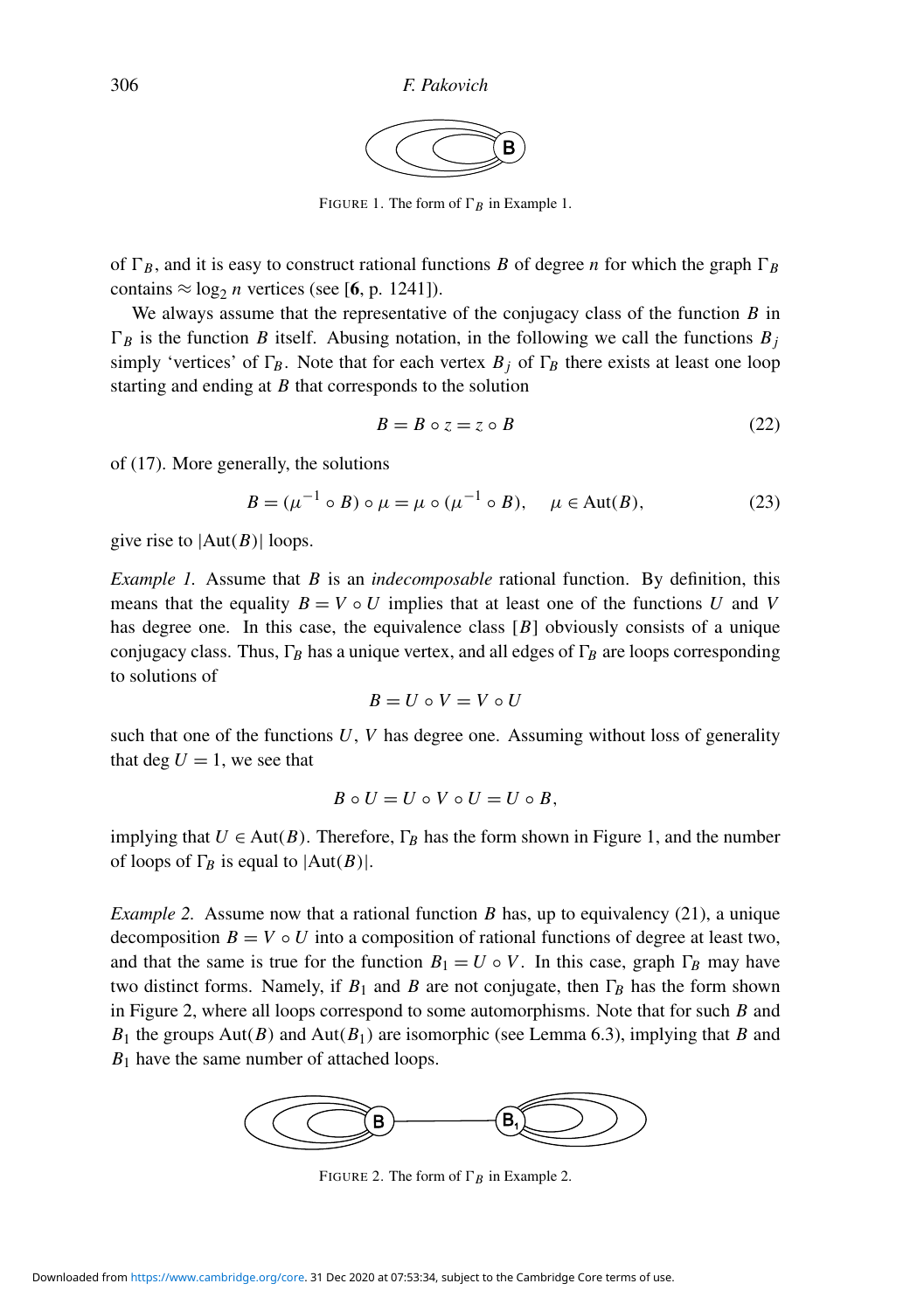On the other hand, if  $B_1$  is conjugate to  $B$ , then without loss of generality we may assume that  $B_1 = B$ , so that

<span id="page-12-0"></span>
$$
B = V \circ U = U \circ V. \tag{24}
$$

In this case, the graph  $\Gamma_B$  has one vertex and  $|\text{Aut}(B)| + 1$  loops corresponding to [\(23\)](#page-11-4) and [\(24\)](#page-12-0). Note that since by the assumption the decompositions in [\(24\)](#page-12-0) are equivalent, the equalities

$$
U = V \circ \mu^{-1}, \quad V = \mu \circ U
$$

hold for some Möbius transformation  $\mu$ , implying that

$$
B=V\circ U=\mu\circ U^{\circ 2}.
$$

Thus, up to a composition with a Möbius transformation  $\mu$ , the function *B* is the second iterate of some rational function *U*. Moreover, since

$$
U = V \circ \mu^{-1} = \mu \circ U \circ \mu^{-1},
$$

the transformation  $\mu$  belongs to Aut( $U$ ).

<span id="page-12-1"></span>*Example 3.* Set

$$
B = -\frac{2z^2}{z^4 + 1} = -\frac{2}{z^2 + 1/z^2}.
$$

The function *B* is an invariant for the finite automorphism group of  $\mathbb{CP}^1$  generated by the transformations

$$
z \to \frac{1}{z}, \quad z \to -z,
$$

and its monodromy group  $Mon(B)$  is the Klein four group  $\mathbb{Z}/2\mathbb{Z} \times \mathbb{Z}/2\mathbb{Z}$  having three proper imprimitivity systems. The corresponding decompositions of *B* are

$$
B = -\frac{2}{z^2 - 2} \circ \frac{z^2 + 1}{z}, \quad B = -\frac{2}{z^2 + 2} \circ \frac{z^2 - 1}{z},
$$

$$
B = \frac{z^2 - 1}{z^2 + 1} \circ \frac{z^2 - 1}{z^2 + 1}.
$$
(25)

and

Using, for example, the 'Maple' system, one can check that the function

<span id="page-12-4"></span><span id="page-12-2"></span>
$$
B_1 = \frac{z^2 + 1}{z} \circ -\frac{2}{z^2 - 2} = -\frac{1}{2} \frac{z^4 - 4z^2 + 8}{z^2 - 2} \tag{26}
$$

has three critical values in  $\mathbb{CP}^1$ , and the corresponding permutations in Mon( $B_1$ ) can be identified with the permutations (12)(34), (1243), and (14) in *S*4. On the other hand, the function

<span id="page-12-3"></span>
$$
B_2 = \frac{z^2 - 1}{z} \circ -\frac{2}{z^2 + 2} = \frac{1}{2} \frac{z^2 (z^2 + 4)}{z^2 + 2}
$$
(27)

has four critical values, and the corresponding permutations in  $Mon(B_2)$  can be identified with  $(12)(34)$ ,  $(23)$ ,  $(12)(34)$ , and  $(14)$ . Since  $B_1$  and  $B_2$  have a different number of critical values, they are not conjugate. Furthermore, it is easy to see that the both groups  $Mon(B_1)$  and  $Mon(B_2)$  have a unique proper imprimitivity system  $\{1, 4\}$ ,  $\{2, 3\}$ ,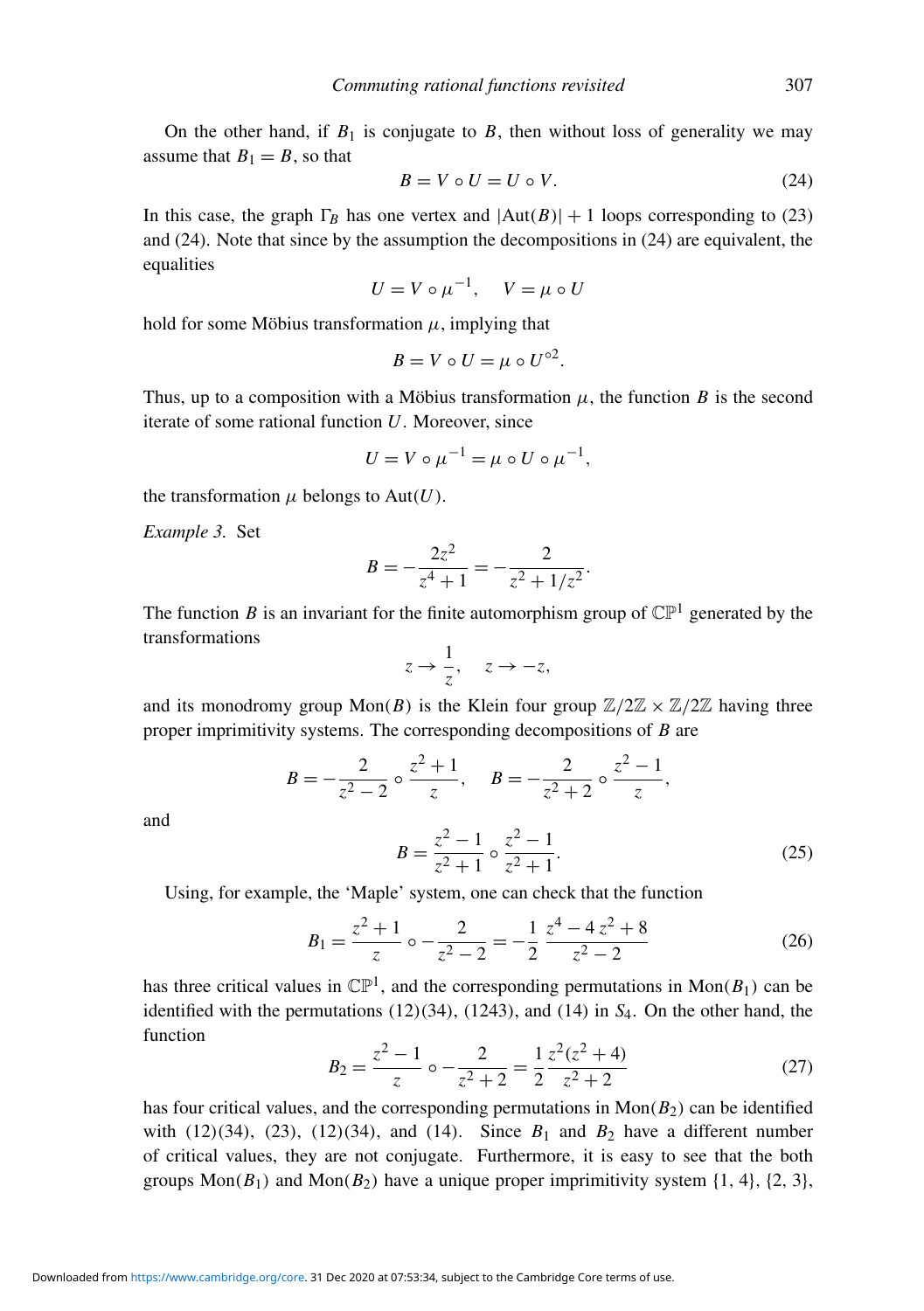<span id="page-13-0"></span>

FIGURE [3.](#page-12-1) The form of  $\Gamma_B$  in Example 3.

corresponding to decompositions [\(26\)](#page-12-2) and [\(27\)](#page-12-3), implying, in particular, that *B* is not conjugate to  $B_1$  or  $B_2$ . Finally, one can check by a direct calculations, solving the system

$$
\frac{az+b}{cz+d} \circ B = B \circ \frac{az+b}{cz+d}
$$

in  $a, b, c, d$ , that the functions  $B, B_1, B_2$  have no automorphisms. Summing up, we conclude that the graph  $\Gamma_B$  has the form shown on Figure [3.](#page-13-0)

## 5. *The epimorphism*  $\pi_1(\Gamma_B) \to G_B$

Considering the graph  $\Gamma_B$  as a one-dimensional CW complex in  $\mathbb{R}^3$ , we can provide each edge of  $\Gamma_B$ , including loops, with two opposite *orientations*. With each oriented edge *e* of  $\Gamma_B$ , we associate a rational function  $\mathcal{F}(e)$  as follows. Assume first that *e* corresponds to solution [\(17\)](#page-9-0) with *different*  $B_i$  and  $B_j$ . Then we set  $\mathcal{F}(e) = U$ , if the initial point of *e* is  $B_i$  and the final point is  $B_j$ , and  $\mathcal{F}(e) = V$ , if the orientation is opposite. For a loop, we simply set the value of  $\mathcal F$  equal to  $U$  for one of the two corresponding oriented edges, and equal to *V* for the opposite oriented edge. For an oriented *path*

$$
l=e_ne_{n-1}\ldots e_1,
$$

set

$$
\mathcal{F}(l) = \mathcal{F}(e_n) \circ \mathcal{F}(e_{n-1}) \circ \cdots \circ \mathcal{F}(e_1).
$$

We emphasize that since we always compose functions from right to left, we follow this convention also for a concatenation of paths. Thus, a path obtained by a concatenation of the paths  $l_1$  and  $l_2$  is denoted by

$$
l=l_2l_1,
$$

and the above definition implies that

<span id="page-13-1"></span>
$$
\mathcal{F}(l) = \mathcal{F}(l_2) \circ \mathcal{F}(l_1). \tag{28}
$$

As usual, we denote the path *l* traversed in the opposite direction by  $l^{-1}$ .

By construction, oriented paths from  $B$  to  $B_s$  correspond to sequences of elementary transformation [\(5\)](#page-4-1). Furthermore, in the notation of Lemma [2.2,](#page-4-0) if

$$
\mathcal{F}(l)=U_s\circ U_{s-1}\circ\cdots\circ U_1,
$$

then

$$
\mathfrak{F}(l^{-1})=V_1\circ\cdots\circ V_{s-1}\circ V_s.
$$

In particular, Lemma [2.2](#page-4-0) implies the following statement.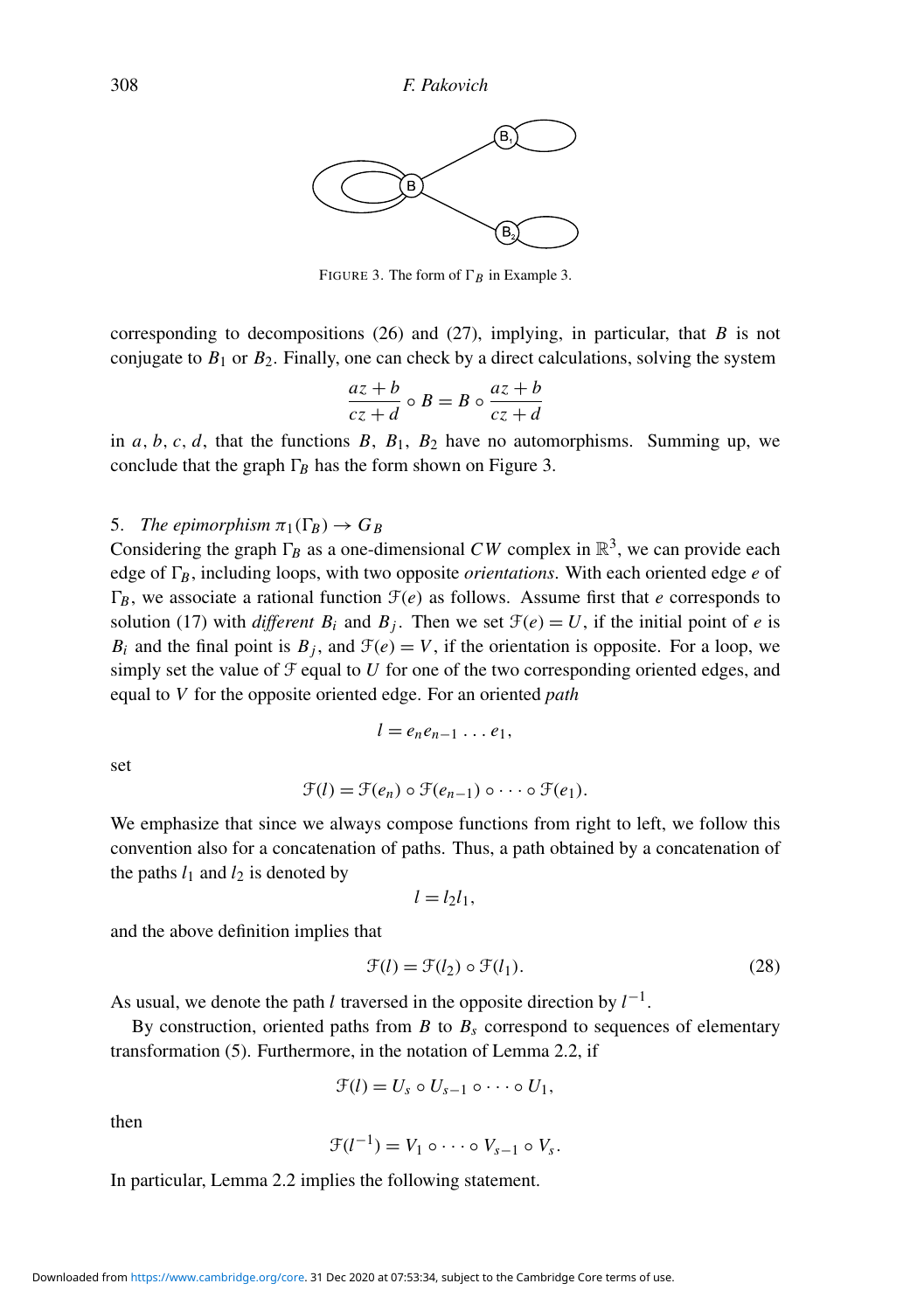<span id="page-14-4"></span>LEMMA 5.1. Let *l* be an oriented path in  $\Gamma_B$  from the vertex B to a vertex  $B_s$  consisting *of k oriented edges. Then*

<span id="page-14-0"></span>
$$
B_s \circ \mathcal{F}(l) = \mathcal{F}(l) \circ B,\tag{29}
$$

*and*

<span id="page-14-1"></span>
$$
\mathcal{F}(l^{-1}) \circ \mathcal{F}(l) = B^{\circ k}, \quad \mathcal{F}(l) \circ \mathcal{F}(l^{-1}) = B^{\circ k}_{s}.
$$
 (30)

If *l* is a closed path in  $\Gamma_B$  starting and ending at *B*, then [\(29\)](#page-14-0) implies that the function  $\mathcal{F}(l)$  commutes with *B*, while equalities [\(30\)](#page-14-1) reduce to the equalities

<span id="page-14-2"></span>
$$
\mathcal{F}(l^{-1}) \circ \mathcal{F}(l) = \mathcal{F}(l) \circ \mathcal{F}(l^{-1}) = B^{\circ k}.
$$
 (31)

Thus, we obtain a map  $\phi_B: l \to \mathcal{F}(l)$  from the set of closed paths starting and ending at *B* to the set  $C_B$ .

<span id="page-14-3"></span>**THEOREM 5.2.** *The map*  $\phi_B$ :  $l \rightarrow \mathcal{F}(l)$  descends to an epimorphism of groups  $\Phi_B$ :  $\pi_1(\Gamma_R, B) \to G_R$ .

*Proof.* Let  $\Gamma$  be a graph. Recall that an oriented path *l* in  $\Gamma$  is called *reduced* if no two successive oriented edges in *l* are opposite orientations of the same edge. Paths of the form  $e^{-1}e$ , where *e* is an oriented edge are called *spurs*. Paths *l* and *l*' are called *equivalent* if *l*' is obtained from *l* by a finite number of insertions and removals of spurs between successive oriented edges or at the endpoints. In these terms, the fundamental group  $\pi_1(\Gamma, V)$  of the graph  $\Gamma$  can be defined as the set of equivalence classes of paths that begin and end at some fixed vertex  $V$  of  $\Gamma$ , equipped with the product of classes defined in an obvious way (see e.g. [[14](#page-25-9), §2.1.6]).

To prove that the map  $\phi_B$  descends to a map from  $\pi_1(\Gamma_B, B)$  to  $G_B$ , we must show that whenever closed paths  $l$  and  $l'$  in  $\Gamma_B$  that start and end at  $B$  are equivalent, the rational functions  $\mathcal{F}(l)$  and  $\mathcal{F}(l')$  are in the same equivalence class of  $C_B$ . Since any path is equivalent to a path with no spurs, for this purpose it is enough to show that if *l'* is obtained from *l* by an insertion of a spur, then  $\mathcal{F}(l) \sim \mathcal{F}(l')$ . Assume that

$$
l'=l_2e^{-1}el_1,
$$

where  $l_1$  is a path from *B* to  $B_s$ , and  $l_2$  is a path from  $B_s$  to *B* (one of the paths  $l_1$  and  $l_2$ can be empty in which case  $B_s = B$ ). Then

$$
\mathfrak{F}(l') = \mathfrak{F}(l_2) \circ B_s \circ \mathfrak{F}(l_1),
$$

by [\(28\)](#page-13-1) and [\(31\)](#page-14-2). It follows now from [\(29\)](#page-14-0) that

$$
\mathcal{F}(l') = \mathcal{F}(l_2) \circ \mathcal{F}(l_1) \circ B = \mathcal{F}(l) \circ B,
$$

implying that  $\mathcal{F}(l) \sim \mathcal{F}(l')$ . Thus,  $\phi_B$  descends to a map  $\Phi_B : \pi_1(\Gamma_B, B) \to G_B$ , and [\(28\)](#page-13-1) implies that  $\Phi_B$  is a homomorphism of groups.

Finally, it follows from Theorem [2.3](#page-4-2) that  $\Phi_B$  is an epimorphism. Indeed, by Theorem [2.3,](#page-4-2) any  $X \in C_B$  can be obtained from a sequence of elementary transformations [\(5\)](#page-4-1). Moreover, we can change if necessary each of rational functions  $B_i$ ,  $1 \le i \le s - 1$ , appearing in [\(5\)](#page-4-1) to any desired representative of its conjugacy class, consecutively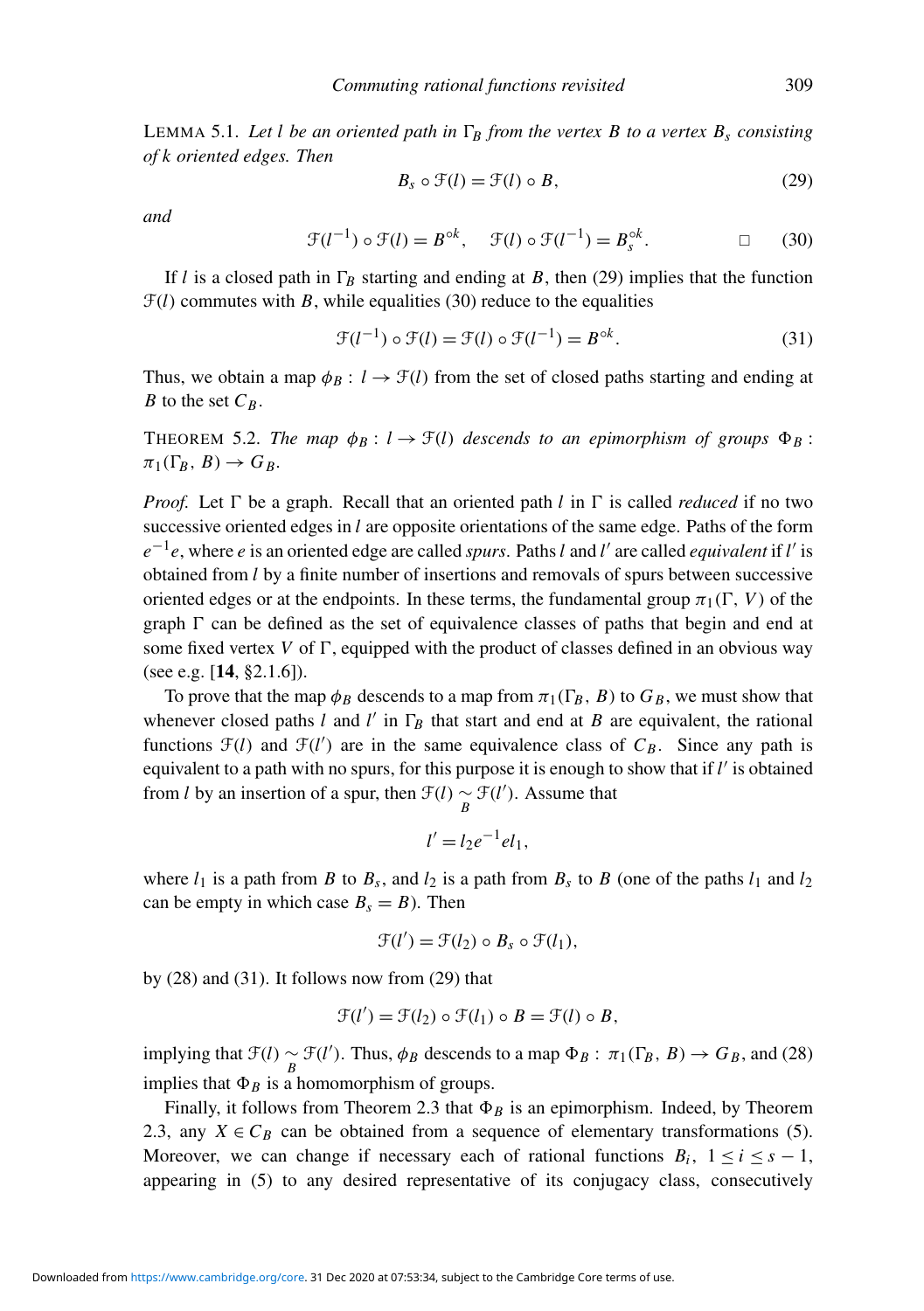changing the function  $U_i$  to  $\alpha_i \circ U_i$ , the function  $B_i$  to  $\alpha_i \circ B_i \circ \alpha_i^{-1}$ , and the function  $U_{i+1}$ to  $\alpha_i^{-1} \circ U_{i+1}$  for a convenient Möbius transformation  $\alpha_i$ . Therefore, for any  $X \in C_B$ , there exists a closed path *l* starting and ending at *B* such that  $\mathcal{F}(l) = X$ , implying that  $\Phi_B: \pi_1(\Gamma_B, B) \to G_B$  is an epimorphism.

<span id="page-15-3"></span>THEOREM 5.3. Let A and B be equivalent rational functions. Then  $G_B \cong G_A$ .

*Proof.* Assuming that *A* and *B* are vertices of  $\Gamma_B$ , take a path *s* from *A* to *B* in  $\Gamma_B$ . Since the map  $\psi : l \to s^{-1}l_s$ , from the set of closed paths starting and ending at *B* to the set of closed paths starting and ending at *A*, descends to an isomorphism of the fundamental groups

$$
\Psi : \pi_1(\Gamma_B, B) \to \pi_1(\Gamma_B, A),
$$

it follows from Theorem [5.2](#page-14-3) that we only need to prove the equality

<span id="page-15-0"></span>
$$
\Psi(\text{Ker }\Phi_B) = \text{Ker }\Phi_A. \tag{32}
$$

Let *l*<sub>0</sub> be a path starting and ending at *B* such that  $\mathcal{F}(l_0) = B^{\circ k}$ ,  $k \ge 1$ , and let  $k_0 =$  $\psi(l_0)$ . Then

$$
\mathcal{F}(k_0) = \mathcal{F}(s^{-1}) \circ \mathcal{F}(l_0) \circ \mathcal{F}(s) = \mathcal{F}(s^{-1}) \circ B^{\circ k} \circ \mathcal{F}(s),
$$

implying by [\(29\)](#page-14-0) and [\(30\)](#page-14-1) that

$$
\mathcal{F}(k_0) = \mathcal{F}(s^{-1}) \circ \mathcal{F}(s) \circ A^{\circ k} = A^{\circ l} \circ A^{\circ k} = A^{\circ (k+l)}
$$

for some  $k, l \geq 1$ . This implies that

$$
\Psi(\text{Ker }\Phi_B) \subseteq \text{Ker }\Phi_A.
$$

Similarly, considering the isomorphism inverse to  $\Psi$  we obtain that

$$
\Psi^{-1}(\text{Ker }\Phi_A) \subseteq \text{Ker }\Phi_B.
$$

This proves equality [\(32\)](#page-15-0).

#### 6. *Examples of groups G<sup>B</sup>*

6.1. *Functions with*  $G_B = \text{Aut}_G(B)$ . The simplest application of Theorem [5.2](#page-14-3) is the following result.

<span id="page-15-1"></span>THEOREM 6.1. *Let B be an indecomposable non-special rational function of degree at least two. Then*  $G_B = \text{Aut}_G(B)$ *. Equivalently,*  $X \in C_B$  *if and only if*  $X = \mu \circ B^l$  *for some*  $\mu$  ∈ Aut(*B*) *and l* ≥ 1.

*Proof.* Since  $\Gamma_B$  has a unique vertex and  $|\text{Aut}(B)|$  loops corresponding to automorphisms of *B* (see Example [1\)](#page-11-0), it follows easily from Theorem [5.2](#page-14-3) that  $G_B$  is generated by  $\mu$ ,  $\mu$  ∈ Aut(*B*). Thus,  $G_B$  = Aut<sub>*G*</sub>(*B*). The second statement follows from Lemma [3.4.](#page-9-1) □

Note that Theorem [6.1](#page-15-1) implies that for a 'random' rational function *B*, the group  $G_B$  is trivial, since such a function is indecomposable and has no automorphisms.

Theorem [6.1](#page-15-1) can be extended to a wide class of decomposable rational functions. Recall that a functional decomposition

<span id="page-15-2"></span>
$$
B = U_r \circ U_{r-1} \circ \cdots \circ U_1 \tag{33}
$$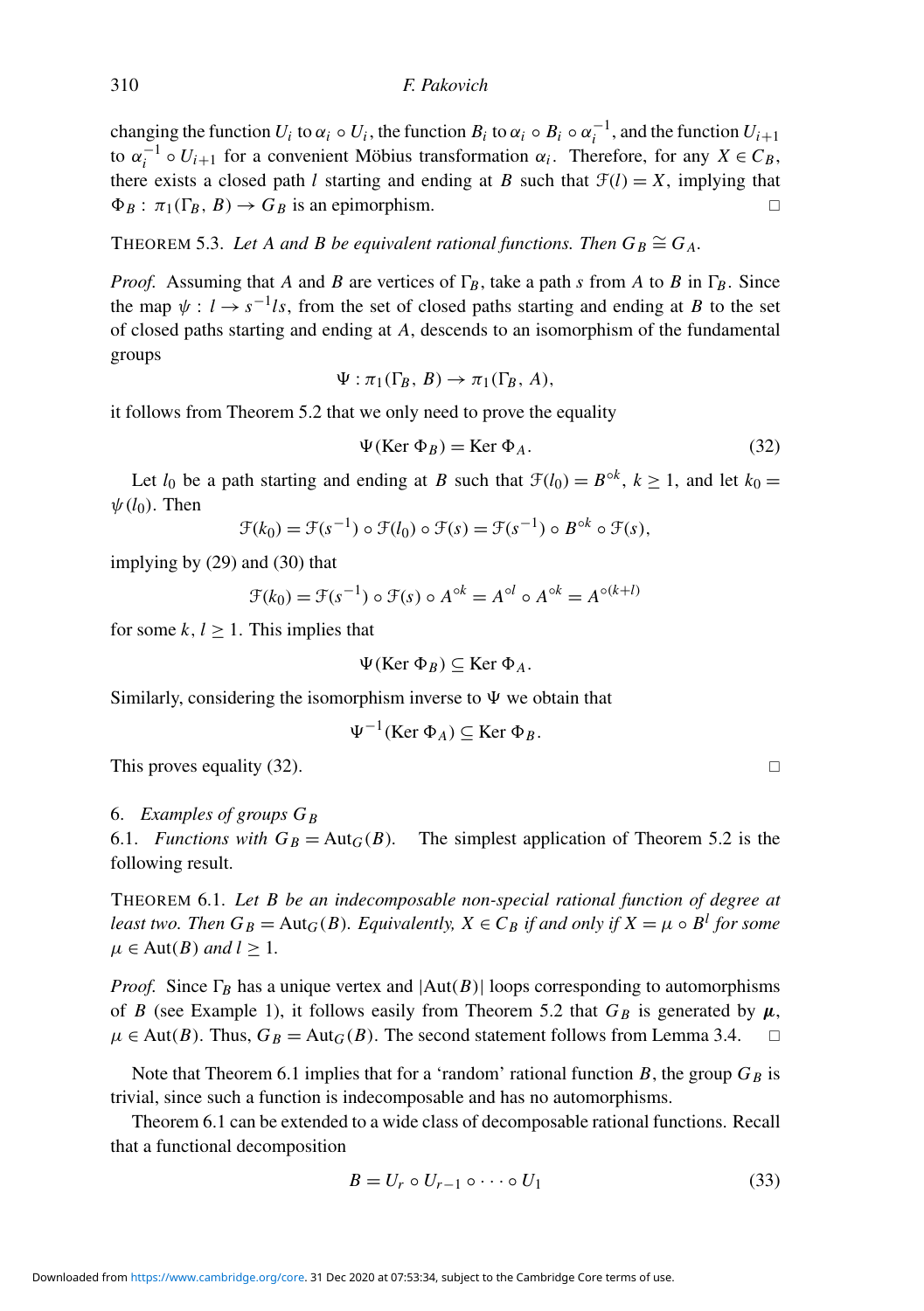<span id="page-16-0"></span>

FIGURE 4. The form of  $\Gamma_B^0$  in Example [3.](#page-12-1)

of a rational function *B* is called *maximal* if all  $U_1, U_2, \ldots, U_r$  are indecomposable and of degree greater than one. The number  $r$  is called the length of the maximal decomposition [\(33\)](#page-15-2). Two decompositions (maximal or not) having an equal number of terms

$$
F = F_r \circ F_{r-1} \circ \cdots \circ F_1 \quad \text{and} \quad F = G_r \circ G_{r-1} \circ \cdots \circ G_1
$$

are called equivalent if either  $r = 1$  and  $F_1 = G_1$  or  $r \ge 2$  and there exist Möbius transformations  $\mu_i$ ,  $1 \le i \le r - 1$ , such that

$$
F_r = G_r \circ \mu_{r-1}
$$
,  $F_i = \mu_i^{-1} \circ G_i \circ \mu_{i-1}$ ,  $1 < i < r$ , and  $F_1 = \mu_1^{-1} \circ G_1$ .

Note that all maximal decompositions of a polynomial have the same length [[11](#page-25-10)], but this is not true for arbitrary rational functions (see e.g. [[4](#page-25-11)]).

We say that a rational function *B* having a maximal decomposition [\(33\)](#page-15-2) is *generically decomposable* if the following conditions are satisfied:

• each of the functions

$$
B_i = (U_i \circ \cdots \circ U_2 \circ U_1) \circ (U_r \circ U_{r-1} \circ \cdots \circ U_{i+1}), \quad 0 \leq i \leq r-1,
$$

has a unique equivalence class of maximal decompositions;

• the functions  $B_i$ ,  $0 \le k \le r - 1$ , are pairwise not conjugate.

For a graph  $\Gamma_B$ , define  $\Gamma_B^0$  as a graph obtained from  $\Gamma_B$  by removing all loops that correspond to automorphisms. For example, for the graph  $\Gamma_B$  from Example [3](#page-12-1) the graph  $\Gamma_B^0$  is shown in Figure [4.](#page-16-0) Recall that a *complete graph* is a graph in which every pair of distinct vertices is connected by a unique edge. The complete graph on *n* vertices is denoted by *Kn*.

<span id="page-16-2"></span>LEMMA 6.2. *Assume that a non-special rational function B having a maximal* decomposition of length  $r$  is generically decomposable. Then  $\Gamma_B^0$  is the complete graph  $K_r$ .

*Proof.* Let [\(33\)](#page-15-2) be a maximal decomposition of *B*. Since all the functions  $B_i$ ,  $0 \le i \le r - 1$ , are equivalent and pairwise not conjugate, the graph  $\Gamma_B$  contains at least *r* vertices. Observe now that any decomposition  $B = V \circ U$  of *B* into a composition of two rational functions of degree at least two has the form

<span id="page-16-1"></span>
$$
V = (U_r \circ U_{r-1} \circ \cdots \circ U_{i+1}) \circ \mu, \quad U = \mu^{-1} \circ (U_i \circ \cdots \circ U_2 \circ U_1), \quad 0 \le i \le r-1,
$$
\n(34)

where  $\mu$  is a Möbius transformation. Indeed, concatenating arbitrary maximal decompositions of *U* and *V* we must obtain a maximal decomposition equivalent to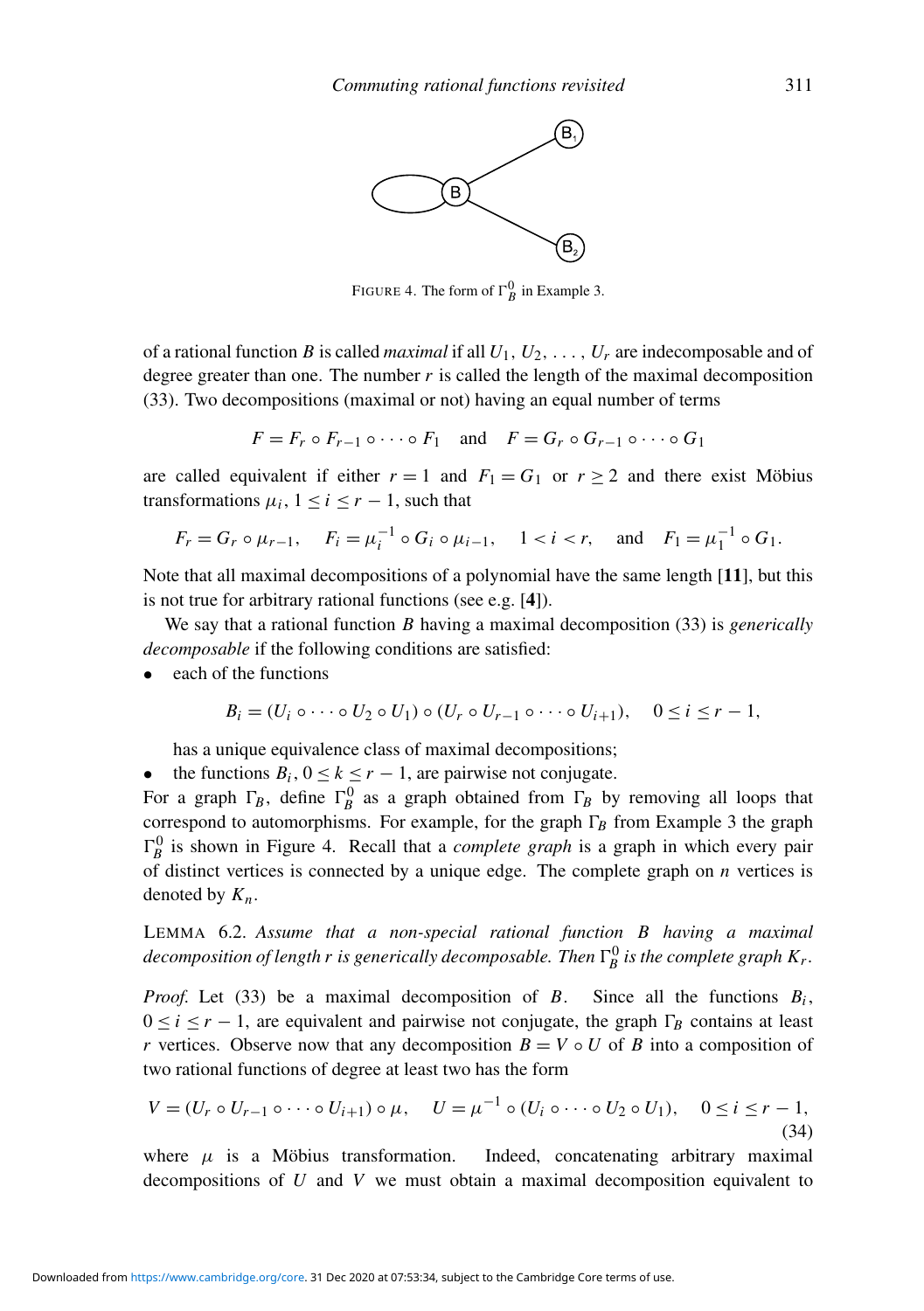[\(33\)](#page-15-2), implying that [\(34\)](#page-16-1) holds. Therefore, any edge of  $\Gamma_B$  adjacent to  $B_0 = B$  and not corresponding to an automorphism of  $B$  is adjacent to one of the vertices  $B_i$ ,  $1 \leq k \leq r - 1$ , and there exists exactly one edge connecting  $B_0$  and  $B_i$ ,  $1 \leq k \leq r - 1$ . Since the same argument holds for any  $B_i$ ,  $0 \le k \le r - 1$ , we conclude that  $\Gamma_B^0$  is the complete graph *K<sup>r</sup>* . The contract of the contract of the contract of the contract of the contract of the contract of the contract of the contract of the contract of the contract of the contract of the contract of the contract of the contract

<span id="page-17-0"></span>LEMMA 6.3. *Assume that a non-special rational function B is generically decomposable, and let l be an oriented path from a vertex*  $B_{i_1}$  *to a vertex*  $B_{i_2}$  *in*  $\Gamma_B$ *<i>. Then for any*  $\mu \in \text{Aut}(B_{i_1})$  *there exists*  $\alpha(\mu) \in \text{Aut}(B_{i_2})$  *such that* 

<span id="page-17-1"></span>
$$
\mathcal{F}(l) \circ \mu = \alpha(\mu) \circ \mathcal{F}(l). \tag{35}
$$

*Furthermore, the map*  $\mu \to \alpha(\mu)$  *is an isomorphism of the groups*  $Aut(B_{i_1})$  *and*  $Aut(B_{i_2})$ *. In particular, the same number of loops is attached to each vertex of*  $\Gamma_B$ *.* 

*Proof.* In view of formula [\(28\)](#page-13-1), it is enough to prove the lemma for the case where *l* is an oriented edge. If *l* is a loop, then by Lemma [6.2,](#page-16-2) it corresponds to a solution of [\(17\)](#page-9-0) of the form

$$
B_{i_1} = (\mu_0^{-1} \circ B_{i_1}) \circ \mu_0 = \mu_0 \circ (\mu_0^{-1} \circ B_{i_1}), \quad \mu_0 \in \text{Aut}(B_{i_1}).
$$

Thus, either  $\mathcal{F}(l) = \mu_0$  or  $\mathcal{F}(l) = \mu_0^{-1} \circ B_{i_1}$ , and it is easy to see that in these cases equality [\(35\)](#page-17-1) holds for the automorphisms

$$
\alpha(\mu) = \mu_0 \circ \mu \circ \mu_0^{-1}, \quad \alpha(\mu) = \mu_0^{-1} \circ \mu \circ \mu_0,
$$

respectively.

Assume now that *l* is an oriented edge from a vertex  $B_{i1} = V \circ U$  to a different vertex  $B_{i_2} = U \circ V$ . Let us observe that for any  $\mu \in Aut(B_{i_1})$  the decompositions  $B_{i_1} = V \circ U$ and

$$
B_{i_1} = (\mu^{-1} \circ V) \circ (U \circ \mu)
$$

are equivalent, since for arbitrary maximal decompositions of *U* and *V* the corresponding induced maximal decompositions of  $B_{i_1}$  are equivalent. Therefore, for any  $\mu \in Aut(B_{i_1})$ , there exists a Möbius transformation  $\alpha = \alpha(\mu)$  such that

$$
\mu^{-1} \circ V = V \circ \alpha(\mu)^{-1}, \quad U \circ \mu = \alpha(\mu) \circ U.
$$

Furthermore, since

$$
B_{i_2} = U \circ V = U \circ \mu \circ \mu^{-1} \circ V = \alpha(\mu) \circ U \circ V \circ \alpha(\mu)^{-1},
$$

the transformation  $\alpha(\mu)$  belongs to  $\mu \in Aut(B_{i_2})$ , and it is easy to see that  $\mu \to \alpha(\mu)$  is a group homomorphism from  $Aut(B_{i_1})$  to  $Aut(B_{i_2})$ .

Finally, if

$$
v\to\beta(v)
$$

is a homomorphism from  $Aut(B_{i_2})$  to  $Aut(B_{i_1})$ , defined by the conditions

$$
\nu^{-1} \circ U = U \circ \beta(\nu)^{-1}, \quad V \circ \nu = \beta(\nu) \circ V,
$$

and  $\mu \in \text{Aut}(B_{i_1})$ , then

$$
V \circ U \circ \mu = V \circ \alpha(\mu) \circ U = \beta(\alpha(\mu)) \circ V \circ U.
$$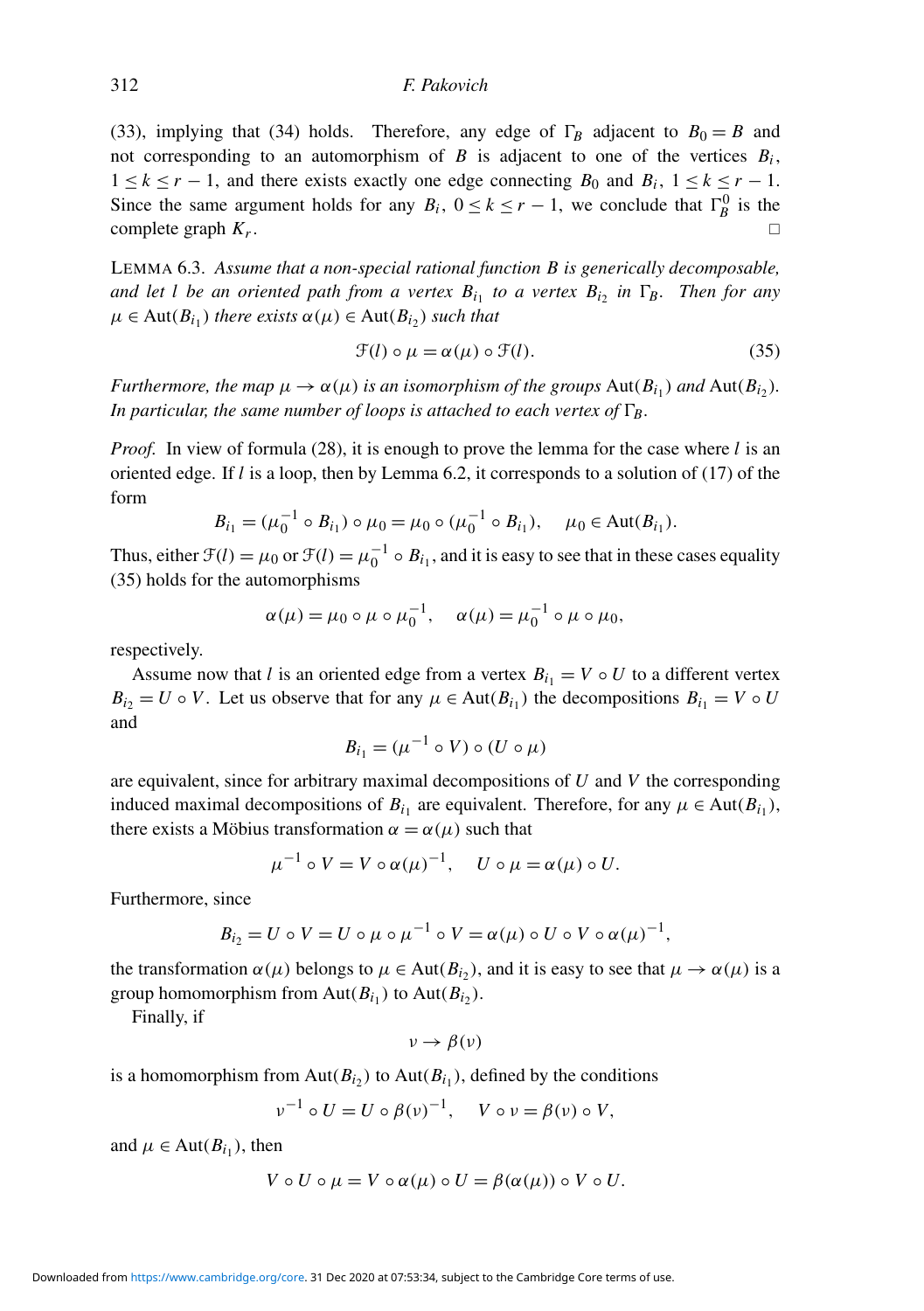Since

$$
V\circ U\circ \mu=\mu\circ V\circ U,
$$

this implies that  $\beta \circ \alpha$  is the identical mapping of Aut( $B_{i_1}$ ), and hence  $\mu \to \alpha(\mu)$  is an isomorphism.

<span id="page-18-0"></span>THEOREM 6.4. *Let B be a non-special generically decomposable rational function. Then*  $G_B = \text{Aut}_G(B)$ *. Equivalently,*  $X \in C_B$  *if and only if*  $X = \mu \circ B^l$  *for some*  $\mu \in \text{Aut}(B)$  *and*  $l > 1$ .

*Proof.* Let [\(33\)](#page-15-2) be a maximal decomposition of *B*. For convenience, define rational functions  $U_i$  for  $i \ge r$  setting  $U_i = U_{i'}$ , where  $i \equiv i' \mod r$ . Let us recall that any decomposition  $B = V \circ U$ , where *U* and *V* are functions of degree at least two, has the form [\(34\)](#page-16-1), and a similar statement holds for all  $B_i$ ,  $0 \le i \le r - 1$ . Therefore, for the oriented edge *e* from a vertex  $B_{i_1}$  to a different vertex  $B_{i_2}$  the equality

$$
\mathcal{F}(e) = U_{i_2} \circ \cdots \circ U_{i_1+2} \circ U_{i_1+1}
$$

holds, implying inductively by  $(28)$  that for an arbitrary path *l* with no loops from  $B_{i_1}$  to  $B_{i_2}$  the equality

$$
\mathcal{F}(l) = U_{i_2 + rk} \circ \cdots \circ U_{i_1 + 2} \circ U_{i_1 + 1} = B_{i_2}^{\circ k} \circ U_{i_2} \circ \cdots \circ U_{i_1 + 2} \circ U_{i_1 + 1}
$$

holds for some  $k \geq 1$ . In particular, if *l* is a closed path starting and ending at *B* and containing no loops, then  $\mathcal{F}(l) = B^{\circ k}$ ,  $k \ge 1$ , implying that the image of *l* under the homomorphism  $\Phi_B$  from Theorem [5.2](#page-14-3) is the unit element. Further, if *l* contains a loop, then either

 $\mathcal{F}(l) = U_{kr} \circ \cdots \circ U_{i+1} \circ \nu \circ U_i \circ \cdots \circ U_1$ 

or

$$
\mathcal{F}(l) = U_{kr} \circ \cdots \circ U_{i+1} \circ (\nu^{-1} \circ B_i) \circ U_i \circ \cdots \circ U_1
$$

for some  $k \ge 1$ ,  $0 \le i \le r - 1$ , and  $v \in Aut(B_i)$ . Therefore, by Lemmas [6.3](#page-17-0) and [5.1,](#page-14-4) either

$$
\mathcal{F}(l) = \mu \circ B^{\circ k},
$$

or

$$
\mathcal{F}(l) = \mu \circ B^{\circ (k+1)}
$$

for some  $\mu \in Aut(B)$ . Finally, if *l* contains several loops, then repeatedly using Lemmas [6.3](#page-17-0) and [5.1,](#page-14-4) we conclude that

$$
\mathcal{F}(l) = \mu \circ B^{\circ s}
$$

for some  $\mu \in \text{Aut}(B)$  and  $s \ge 1$ . Thus,  $G_B = \text{Aut}_G(B)$ .

COROLLARY 6.5. *Let B be a non-special rational function of degree at least two such that*  $G_B$  *is strictly larger than*  $Aut_G(B)$ *. Then there exists*  $A \sim B$  *such that either* A *can be represented as a composition of two commuting rational functions of degree at least two, or A has more than one class of maximal decompositions.*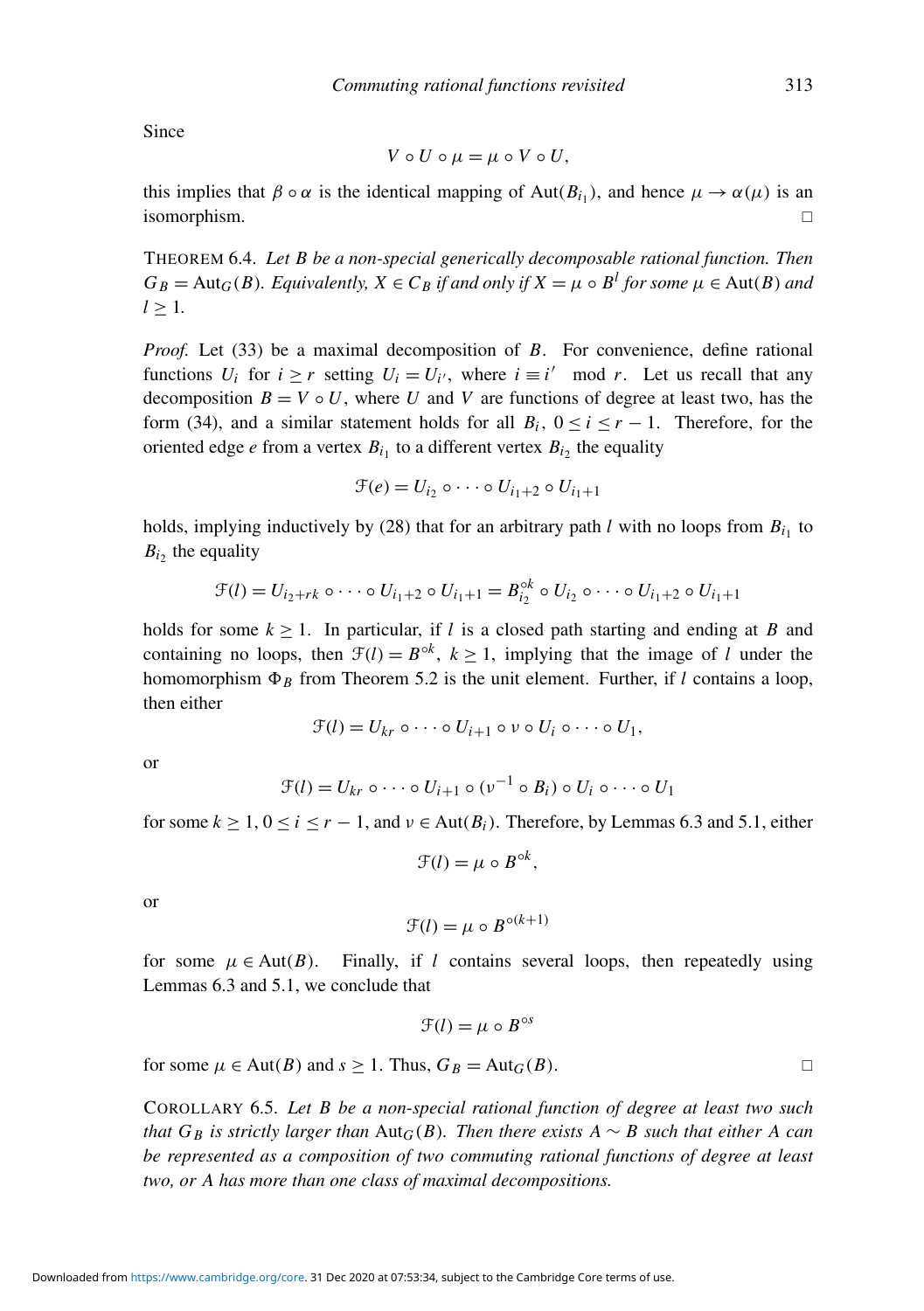*Proof.* By Theorem [6.4,](#page-18-0) it is enough to show that if any  $A \sim B$  has a unique equivalence class of maximal decompositions and cannot be represented as a composition of two commuting rational functions of degree at least two, then for the function *B* the both conditions defining generically decomposable rational functions are satisfied. For the first condition, this is obvious. For the second condition, this is also true. Indeed, if say  $B_0 = B$ is conjugate to  $B_i$  and  $\mu$  is a Möbius transformation such that

$$
(U_r \circ \cdots \circ U_{i+1}) \circ (U_i \circ \cdots \circ U_1) = \mu \circ (U_i \circ \cdots \circ U_1) \circ (U_r \circ \cdots \circ U_{i+1}) \circ \mu^{-1},
$$

then for the functions

$$
N = \mu \circ (U_i \circ \cdots \circ U_1), \quad M = (U_r \circ \cdots \circ U_{i+1}) \circ \mu^{-1}
$$

the equality

<span id="page-19-0"></span>
$$
B = M \circ N = N \circ M \tag{36}
$$

 $\Box$ holds.

Note that whenever *B is* a composition of two commuting rational functions of degree at least two, the group  $G_B$  is strictly larger than Aut<sub> $G$ </sub> $(B)$ . Indeed, equality [\(36\)](#page-19-0) implies easily that the functions *N* and *M* belong to  $C_B$ . Moreover, their images in  $G_B$  are not trivial and do not belong to  $Aut_G(B)$ , since

$$
1 < \deg M < \deg B, \quad 1 < \deg N < \deg B.
$$

In particular, if  $B = T^{\circ s}$ , where  $s > 1$ , the group  $G_B$  contains a cyclic group of order *s* whose intersection with  $Aut_G(B)$  is trivial.

Finally, note that the group  $G_B$  can be strictly larger than  $Aut_G(B)$  even if *B* is not a composition of commuting functions, and that the relation  $A \sim B$  does not imply, in general, the equality  $Aut_G(A) \cong Aut_G(B)$  (see [§6.3\)](#page-21-0).

6.2. *The group G<sup>B</sup> for polynomial B.* Before stating the theorem describing groups  $G_B$  for polynomial *B* let us recall several results.

First, for a non-special polynomial  $B$  of degree at least two, the set  $C_B$  consists of *polynomials*. Indeed, [\(1\)](#page-0-0) yields that

<span id="page-19-1"></span>
$$
B^{-1}(X^{-1}\{\infty\}) = X^{-1}\{\infty\},\tag{37}
$$

implying that  $X^{-1}\{\infty\}$  contains at most two points. Furthermore, considering instead of *B* and *X* the functions

$$
X \to \mu \circ X \circ \mu^{-1}, \quad B \to \mu \circ B \circ \mu^{-1}
$$

for a convenient Möbius transformation  $\mu$ , without loss of generality one can assume that either  $X^{-1}\{\infty\} = \{\infty\}$  or  $X^{-1}\{\infty\} = \{\infty, 0\}$ . In the first case, *X* is a polynomial. On the other hand, in the second case, [\(37\)](#page-19-1) implies that *B* is conjugate to  $z^n$ , contradicting the assumption that *B* is not special.

Second, the symmetry group Aut(*B*) of a non-special polynomial *B* of degree at least two is cyclic. Indeed, unless *B* is conjugate to  $z^n$ , for any  $\mu \in Aut(B)$  necessarily  $\mu^{-1} \{\infty\} = \{\infty\}$ , implying that  $\mu$  is a polynomial. By a polynomial conjugation, we can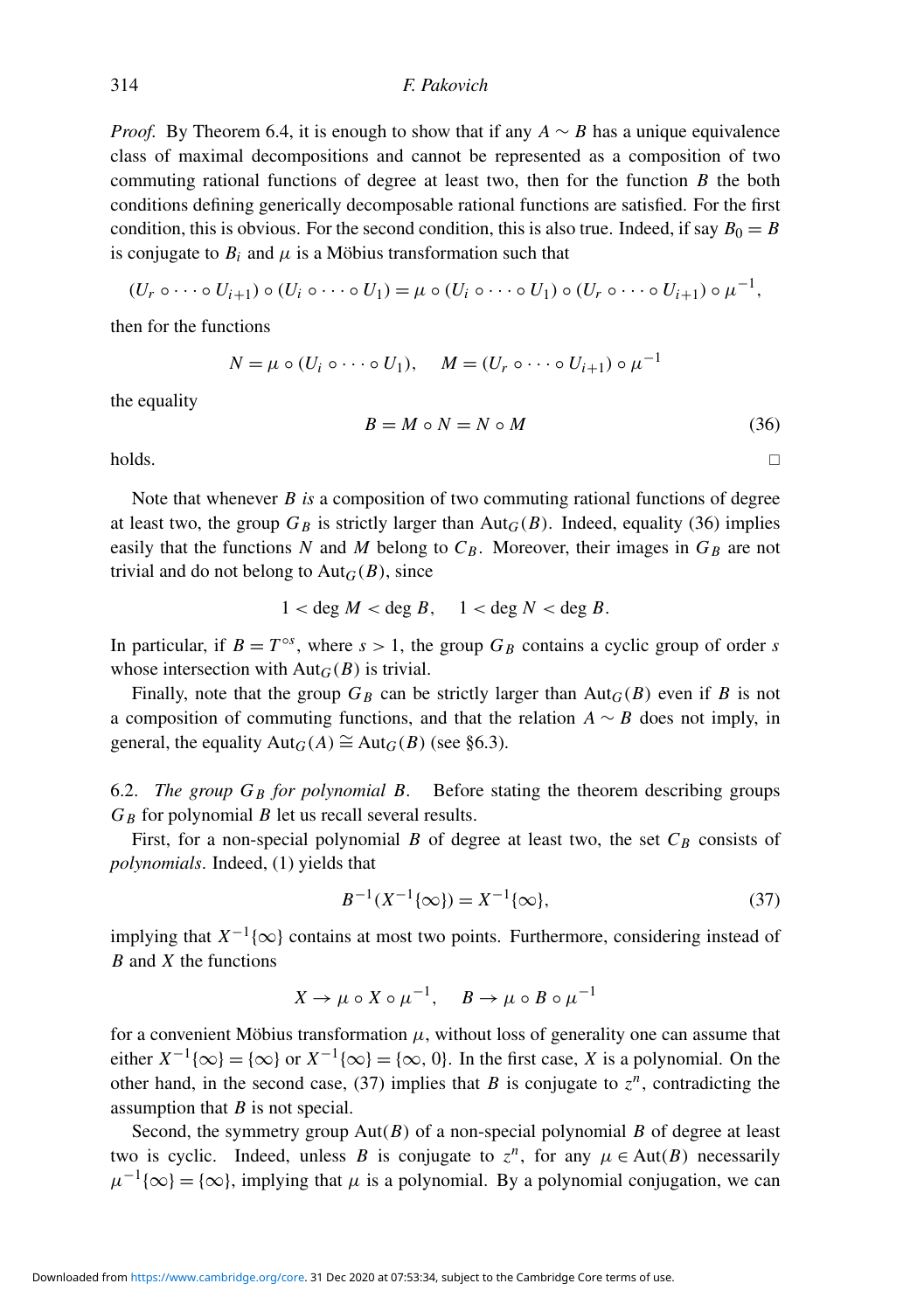always assume that the coefficient of  $z^{\deg B-1}$  is zero, and it is clear that  $\mu = az + b$  may commute with such *B* only if  $b = 0$ . Furthermore, it is easy to see that  $Aut(B)$  is a cyclic rotation group of order  $n$ , where  $n$  is the maximal number such that

$$
B=zR(z^n)
$$

for some polynomial *R*.

Third, a polynomial *B* is special if and only if *B* is conjugate to  $z^n$  or  $\pm T_n$ , since it is well known that a polynomial cannot be a Lattès map.

In addition, we need the following result (see [[7](#page-25-12), Theorem 1.3]).

<span id="page-20-0"></span>THEOREM 6.6. *Let A and B be fixed non-special polynomials of degree at least two, and let*  $\mathcal{E}(A, B)$  *be the set of all polynomials of degree at least two X such that*  $A \circ X = X \circ B$ . *Then, either*  $E(A, B)$  *is empty, or there exists*  $X_0 \in E(A, B)$  *such that a polynomial X* belongs to  $E(A, B)$  if and only if  $X = \widehat{A} \circ X_0$  for some polynomial  $\widehat{A}$  commuting with A. *with A.*

Recall that a group *G* is called *metacyclic* if it has a normal cyclic subgroup *H* such that  $G/H$  is a cyclic group.

<span id="page-20-2"></span>THEOREM 6.7. Let B be a polynomial of degree at least two not conjugate to  $z^n$  or  $\pm T_n$ ,  $n > 2$ *. Then the group*  $G_B$  *is metacyclic.* 

*Proof.* Applying Theorem [6.6](#page-20-0) for  $A = B$  and arguing as in Lemma [3.4,](#page-9-1) we see that any rational function *X* that belongs to  $C_B = \mathcal{E}(B, B)$  has the form  $X = \mu \circ X_0^{ol}$ , where  $\mu \in$ Aut(*B*) and *l*  $\geq$  1. In particular, *B* =  $\mu \circ X_0^{l_0}$  for some *l*<sub>0</sub>  $\geq$  1 and  $\mu \in$  Aut(*B*). Moreover, the degree of any element of  $C_B$  is a power of  $d_0 = \text{deg } X_0$ , and for  $l \ge 0$  the subset of elements of degree  $d_0^l$  coincides with the set  $S_{1,l} = {\mu \circ X_0^l \mid \mu \in Aut(B)}$ .

Let us observe now that if

<span id="page-20-1"></span>
$$
X_0^{ol} \circ \mu_1 = X_0^{ol} \circ \mu_2,\tag{38}
$$

where  $\mu_1, \mu_2 \in \text{Aut}(B)$ , then  $\mu_1 = \mu_2$ . Indeed, [\(38\)](#page-20-1) implies that

$$
X_0^{ol} \circ (\mu_1 \circ \mu_2^{-1}) = X_0^{ol}.
$$

Therefore, since  $B^{\circ l} = \nu \circ X_0^{\circ (l_0 l)}$  for some  $\nu \in \text{Aut}(B)$ ,

$$
B^{\circ l} \circ (\mu_1 \circ \mu_2^{-1}) = B^{\circ l},
$$

implying that  $\mu_1 = \mu_2$ . Thus, for  $l \ge 0$  the set  $S_{2,l} = \{X_0^l \circ \mu \mid \mu \in \text{Aut}(B)\}\)$  has the same cardinality as the set  $S_{1,l}$ . Since  $S_{2,l}$  is contained in  $C_B$ , this implies that  $S_{1,l} = S_{2,l}$ .

The above analysis shows that the right cosets of  $Aut_G(B)$  in *G* have the form

$$
X_0^l \text{Aut}_G(B), \quad 0 \le l < l_0,
$$

the left cosets have the form

$$
Aut_G(B)X_0^l, \quad 0 \le l < l_0,
$$

and any right coset of Aut<sub>*G*</sub>(*B*) in *G* is a left coset. Thus, Aut<sub>*G*</sub>(*B*) is a normal subgroup in  $G_B$ , and the group  $G_B$ /Aut<sub>*G*</sub>(*B*) is a cyclic group of order  $l_0$  generated by  $X_0$ . Since Aut(*B*) is also a cyclic group, we conclude that the group  $G_B$  is metacyclic.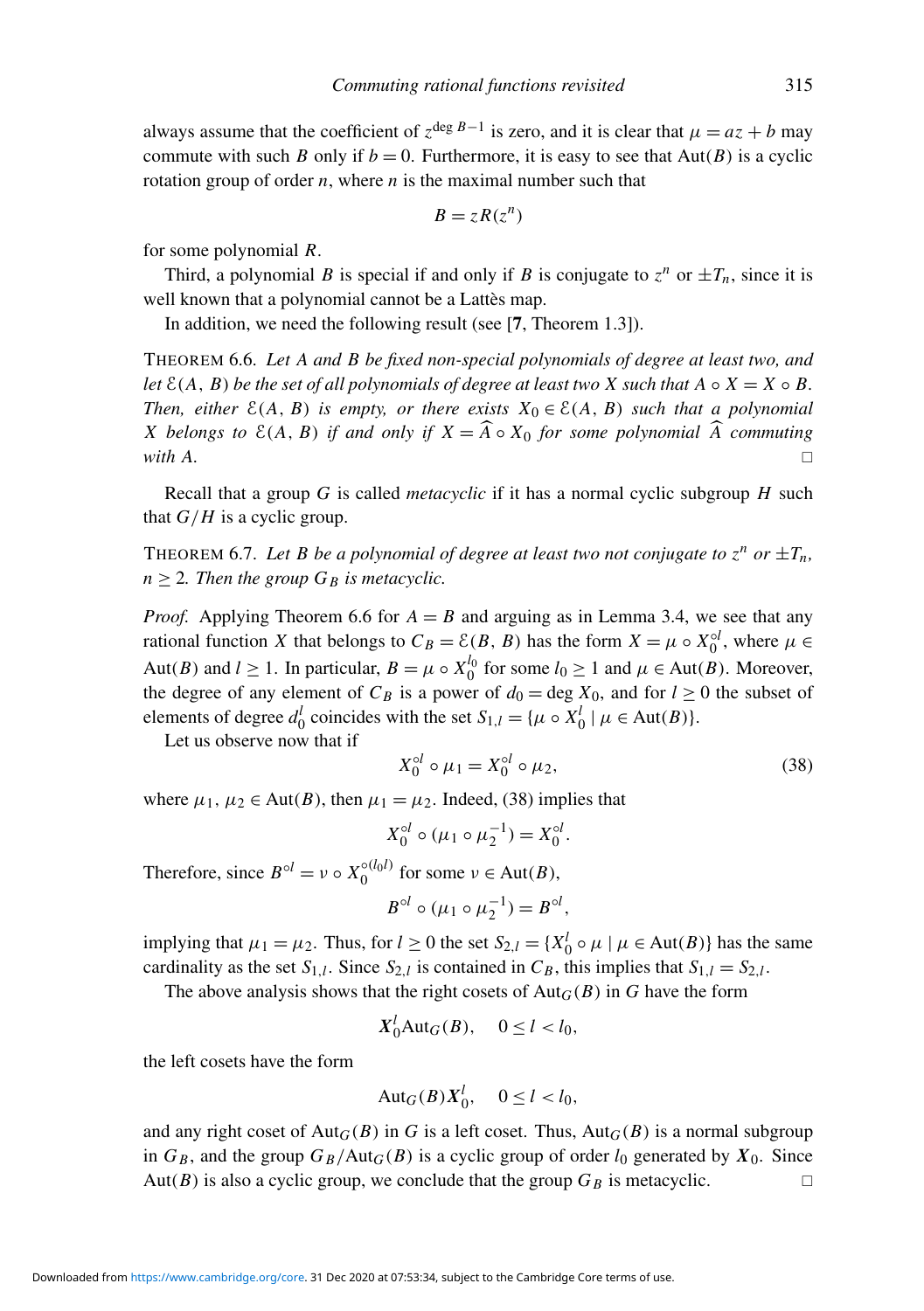Note that Theorem [6.7](#page-20-2) can be deduced from the Ritt theorem [[12](#page-25-13), [13](#page-25-2)] saying that any commuting non-special polynomials  $X$  and  $B$  can be represented in the form  $(3)$ . Nevertheless, the Ritt theorem does not imply Theorem [6.7](#page-20-2) immediately, since *R* in [\(3\)](#page-1-1) *a priori* depends on *X*, and the further analysis is needed.

<span id="page-21-0"></span>6.3. *The group G<sup>B</sup> for the Ritt example.* Let *B* be a rational function of degree at least two. Denote by  $\widehat{\text{Aut}}(B)$  the group consisting of Möbius transformations  $\mu$  such that

$$
B\circ \mu=\nu\circ B
$$

for some Möbius transformations v. Like the group Aut(*B*), the group  $\widehat{\text{Aut}}(B)$  is a finite rotation group of the sphere (see [[5](#page-25-4), §4]). More generally, denote by  $\widehat{C}_B$  the set of rational functions *X* such that

$$
B \circ X = Y \circ B
$$

for some rational function *Y*. Clearly, Aut(*B*) is a subgroup of  $\widehat{\text{Aut}}(B)$ , and  $C_B \subseteq \widehat{C}_B$ . Let

$$
\mathfrak{t} =
$$

$$
V = \frac{z^2 + 2}{z + 1}, \quad U = \frac{z^2 - 4}{z - 1}, \quad \mu = \varepsilon z,
$$

where  $\varepsilon^3 = 1$ . In [[13](#page-25-2)], Ritt showed that the rational functions

$$
B = V \circ U, \quad X = V \circ \mu \circ U
$$

commute but no one of them is a rational function of the other. In particular, this implies that there is no *R* such that

$$
B = \mu_1 \circ R^{\circ l_1}, \quad X = \mu_2 \circ R^{\circ l_2}
$$

for some Möbius transformations  $\mu_1$ ,  $\mu_2$ , and  $l_1$ ,  $l_2 \geq 1$ . More generally, for any function *C* such that  $C(\varepsilon z) = \varepsilon C(z)$ , the functions

$$
B' = V \circ C \circ U, \quad X' = V \circ \mu \circ C \circ U
$$

commute, but no one of them is a rational function of the other.

The Ritt statement follows from the following more general observation.

<span id="page-21-1"></span>LEMMA 6.8. Let  $W \in C_{U \circ V}$ , but  $W \notin \widehat{C}_V$ . Then the functions  $V \circ U$  and  $V \circ W \circ U$ *commute but the latter is not a rational function of the former. Furthermore, the same conclusion holds for the functions*  $V \circ C \circ U$  *and*  $V \circ W \circ C \circ U$ *, where C is any function commuting with W .*

*Proof.* Indeed, we have

$$
(V \circ C \circ U) \circ (V \circ W \circ C \circ U) = V \circ C \circ (U \circ V \circ W) \circ C \circ U
$$
  
=  $V \circ C \circ (W \circ U \circ V) \circ C \circ U = (V \circ C \circ W \circ U) \circ (V \circ C \circ U)$   
=  $(V \circ W \circ C \circ U) \circ (V \circ C \circ U).$ 

On the other hand, if

$$
V\mathrel{\circ} W\mathrel{\circ} C\mathrel{\circ} U = R\mathrel{\circ} V\mathrel{\circ} C\mathrel{\circ} U
$$

for some rational function *R*, then

$$
V\mathrel{\circ} W = R\mathrel{\circ} V,
$$

contradicting the assumption that  $W \notin \widehat{C}_V$ .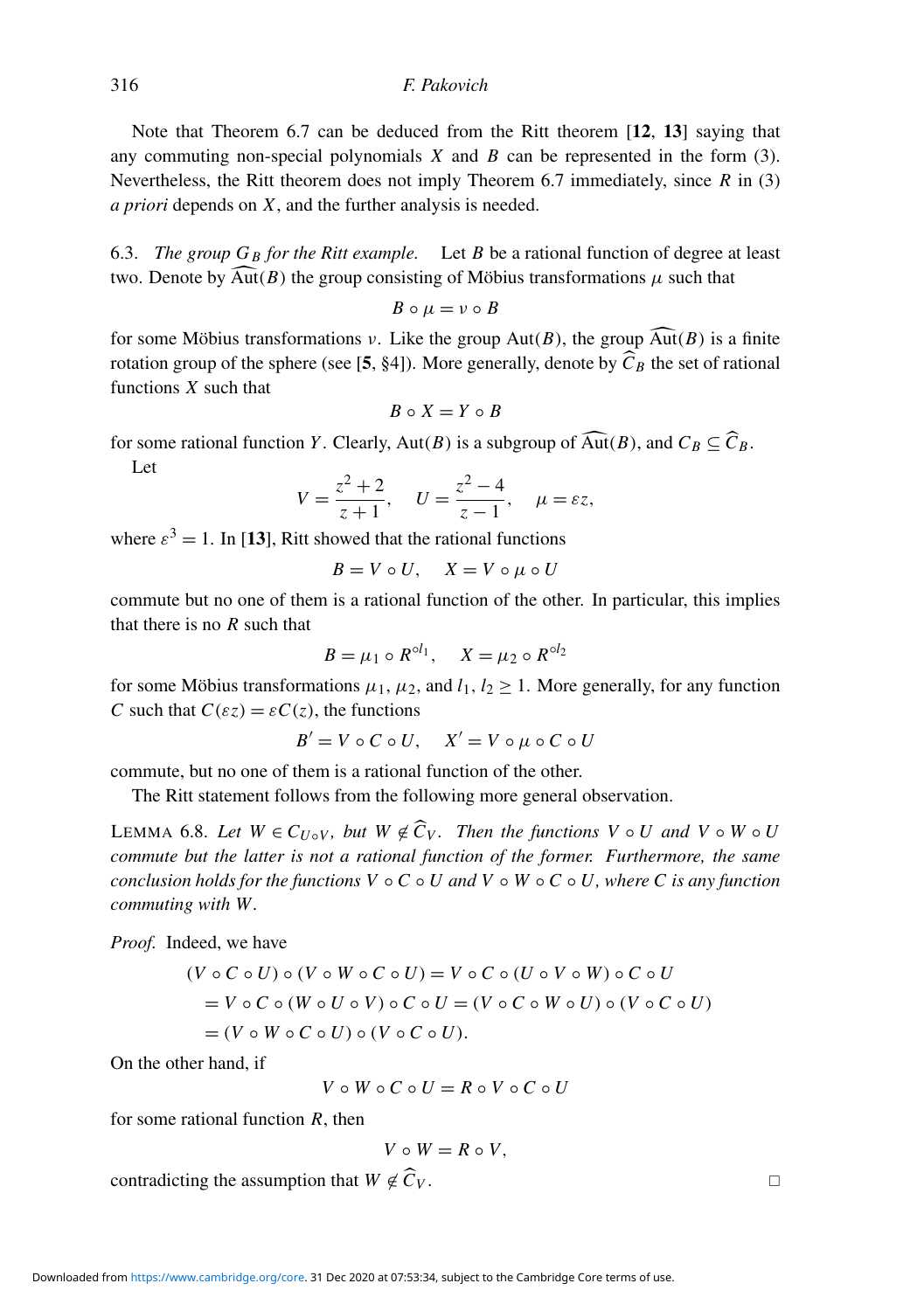The Ritt statement is obtained from Lemma [6.8](#page-21-1) for  $W = \mu$ . Indeed,

$$
U \circ V = \frac{z(z^3 - 8)}{(z^3 + 1)},
$$

implying that  $\mu \in Aut(U \circ V)$ . On the other hand, the assumption that

<span id="page-22-0"></span>
$$
V \circ \mu = \nu \circ V \tag{39}
$$

for some Möbius transformation  $\nu$  leads to a contradiction. Namely, [\(39\)](#page-22-0) implies that  $\nu(\infty) = \infty$ . Therefore,  $\nu = az + b$ ,  $a, b \in \mathbb{C}$ , and, hence, if [\(39\)](#page-22-0) holds, then the functions *V* and

$$
V \circ \mu = \frac{\varepsilon^2 z^2 + 2}{\varepsilon z + 1}
$$

have the same set of poles. However, this is not true.

Let us calculate the group  $G_B$ . Again using the assistance of a computer one can check that the function

$$
B = V \circ U = \frac{z^4 - 6z^2 - 4z + 18}{(z^2 + z - 5)(z - 1)}
$$

has four critical values and the corresponding permutations in  $Mon(B)$  can be identified with the permutations (13), (12)(34), (13), and (12)(34) in *S*4, while the function

$$
B_1 = U \circ V = \frac{z(z^3 - 8)}{(z^3 + 1)}
$$

has three critical values and the corresponding permutations in  $Mon(B_1)$  can be identified with  $(12)(34)$ ,  $(13)(24)$ , and  $(14)(23)$ . In particular,  $B_1$  and  $B$  are not conjugate since they have a different number of critical values. Moreover, one can check that the group Aut(*B*) is trivial while Aut( $B_1$ ) is a cyclic group of order three generated by  $\mu$ .

It is easy to see that  $Mon(B)$  has a unique imprimitivity system  $\{1, 3\}$ ,  $\{2, 4\}$ , corresponding to the decomposition  $B = V \circ U$  while Mon( $B_1$ ) has three imprimitivity systems

 $\{1, 3\}, \{2, 4\}, \{1, 2\}, \{3, 4\}, \{1, 4\}, \{2, 3\},$ 

corresponding to the decompositions

$$
B_1 = U \circ V
$$
,  $B_1 = (\mu^{-1} \circ U) \circ (V \circ \mu)$ ,  $B_1 = (\mu^{-2} \circ U) \circ (V \circ \mu^2)$ .

Summing up, we see that the graph  $\Gamma_B$  has the form shown in Figure [5,](#page-23-0) where the edges connecting  $B$  and  $B_1$  correspond to the solutions

$$
B = (V \circ \mu^{i-1}) \circ (\mu^{-(i-1)} \circ U), \quad B_1 = (\mu^{-(i-1)} \circ U) \circ (V \circ \mu^{i-1}), \quad 1 \le i \le 3,
$$

of system [\(17\)](#page-9-0), the loops attached to  $B_1$  correspond to the solutions

$$
B_1 = (\mu^{-(i-1)} \circ B_1) \circ \mu^{i-1} = \mu^{i-1} \circ (\mu^{-(i-1)} \circ B_1), \quad 1 \le i \le 3,
$$

and the loop attached to *B* corresponds to the solution [\(22\)](#page-11-5).

The fundamental group of  $\Gamma_B$  can be easily calculated by the well-known method using the spanning tree (see e.g.  $[14, §4.1.2]$  $[14, §4.1.2]$  $[14, §4.1.2]$ ). Namely, choosing a fixed orientation on each of edges of  $\Gamma_B$  as shown in Figure [6,](#page-24-0) and considering the edge  $l_1$  together with vertices *B* and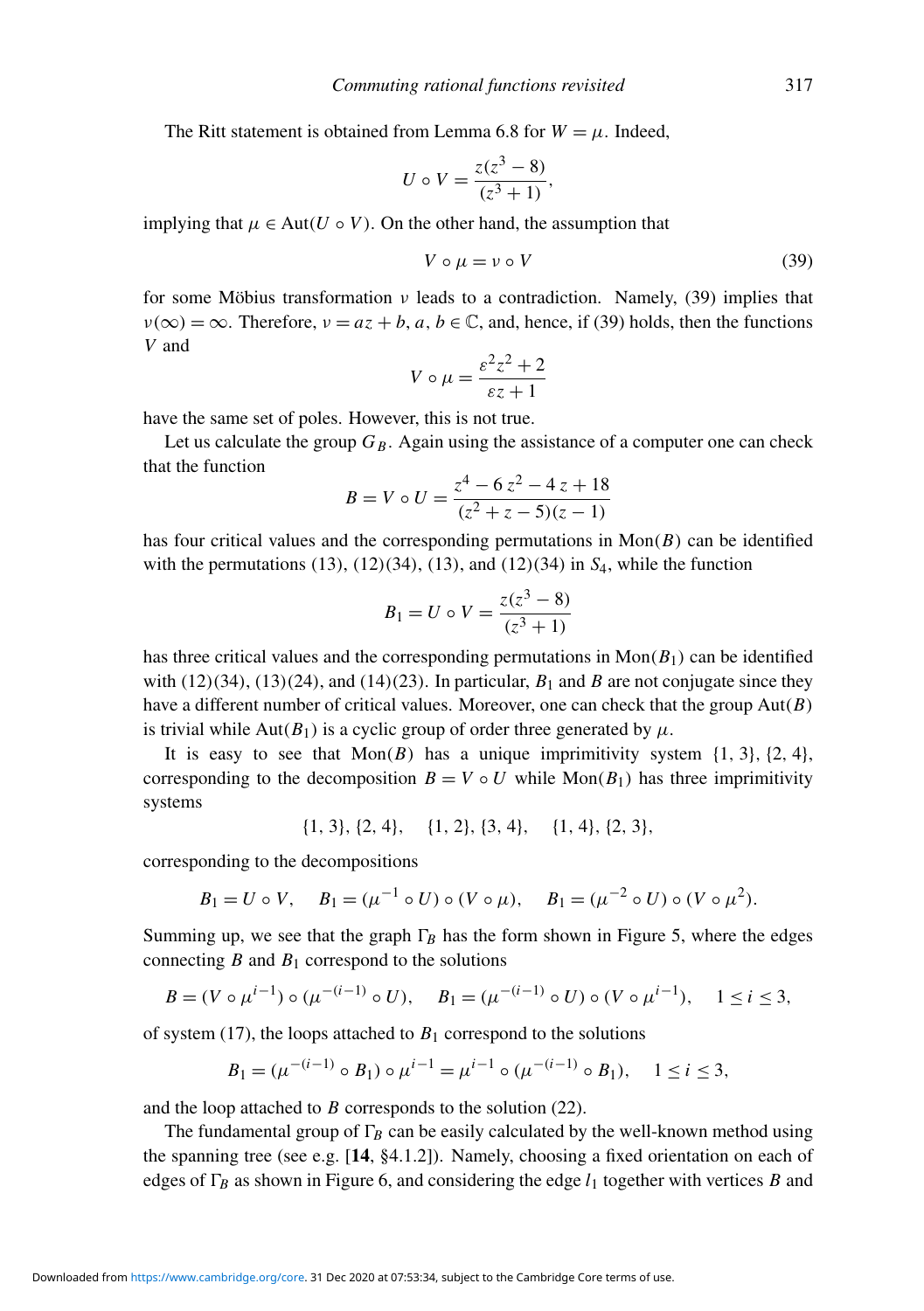<span id="page-23-0"></span>

FIGURE 5. The form of  $\Gamma_B$  in the Ritt example.

 $B_1$  as the spanning tree, we see that  $\pi_1(\Gamma_B, B)$  is a free group of rank six generated by the paths

$$
c, \quad l_1^{-1}l_i, \quad 2 \le i \le 3, \quad l_1^{-1}e_jl_1, \quad 1 \le j \le 3,
$$

implying that the group  $G_B$  is generated by the images of these paths under the map  $\Phi_B$ . Assuming that

$$
\mathcal{F}(c) = z, \quad \mathcal{F}(e_i) = \mu^{i-1}, \quad 1 \le i \le 3,
$$

we obtain

$$
\mathcal{F}(l_1^{-1}l_i) = V \circ \mu^{-(i-1)} \circ U, \quad 2 \le i \le 3, \quad \mathcal{F}(l_1^{-1}e_jl_1) = V \circ \mu^{j-1} \circ U, \quad 1 \le j \le 3,
$$

implying that the images of the functions

<span id="page-23-1"></span>
$$
g_0 = z, \quad g_1 = V \circ \mu \circ U, \quad g_2 = V \circ \mu^2 \circ U
$$
 (40)

in the group  $G_B$  generate  $G_B$ . Since

<span id="page-23-2"></span>
$$
\deg g_1 = \deg g_2 = \deg B,\tag{41}
$$

and

$$
g_1 \neq B, \quad g_2 \neq B, \quad g_1 \neq g_2,
$$

it follows from Lemma [3.1](#page-7-2) that *g*<sub>1</sub>, *g*<sub>2</sub>, *g*<sub>3</sub> represent different classes in  $C_B / \frac{\sim}{B}$ , so that  $G_B$ has at least three elements. On the other hand, we have

$$
g_1^{\circ 2} = g_2 \circ B
$$
,  $g_2^{\circ 2} = g_1 \circ B$ ,  $g_1^{\circ 3} = g_2^{\circ 3} = B^{\circ 3}$ ,  $g_1 \circ g_2 = g_2 \circ g_1 = B^{\circ 2}$ .

Therefore,  $G_B = \mathbb{Z}/3\mathbb{Z}$ .

In turn, the set  $C_B$  can be described as follows:  $X \in C_B$  if and only if

$$
X = B^{\circ j}, \quad j \ge 0,
$$
  

$$
X = V \circ \mu \circ U \circ B^{\circ j}, \quad j \ge 0,
$$

or

$$
X = V \circ \mu^2 \circ U \circ B^{\circ j}, \quad j \ge 0.
$$

Indeed, by Lemma [3.1,](#page-7-2) it is enough to check that the functions [\(40\)](#page-23-1) are not rational functions in *B*. Assume say that  $g_1 = R \circ B$ . Then it follows from [\(41\)](#page-23-2) that *R* is a Möbius transformation. Moreover,  $R \in Aut(B)$  by Lemma [2.1.](#page-3-0) However, since Aut(*B*) is trivial and  $g_1 \neq B$ , this is impossible.

Note that since  $G_B \cong G_{B_1}$  by Theorem [5.3](#page-15-3) and Aut $_G(B_1) = \mathbb{Z}/3\mathbb{Z}$ , we have

$$
G_{B_1} = \text{Aut}_G(B_1) = \mathbb{Z}/3\mathbb{Z}.
$$

Note also that since  $G_B \cong G_{B_1}$ , the non-triviality of Aut( $B_1$ ) already implies the nontriviality of  $G_B$ . Moreover, since  $B$  has no automorphisms, we can conclude that the set *C<sup>B</sup>* contains functions of degree greater than one that are not iterates of *B*.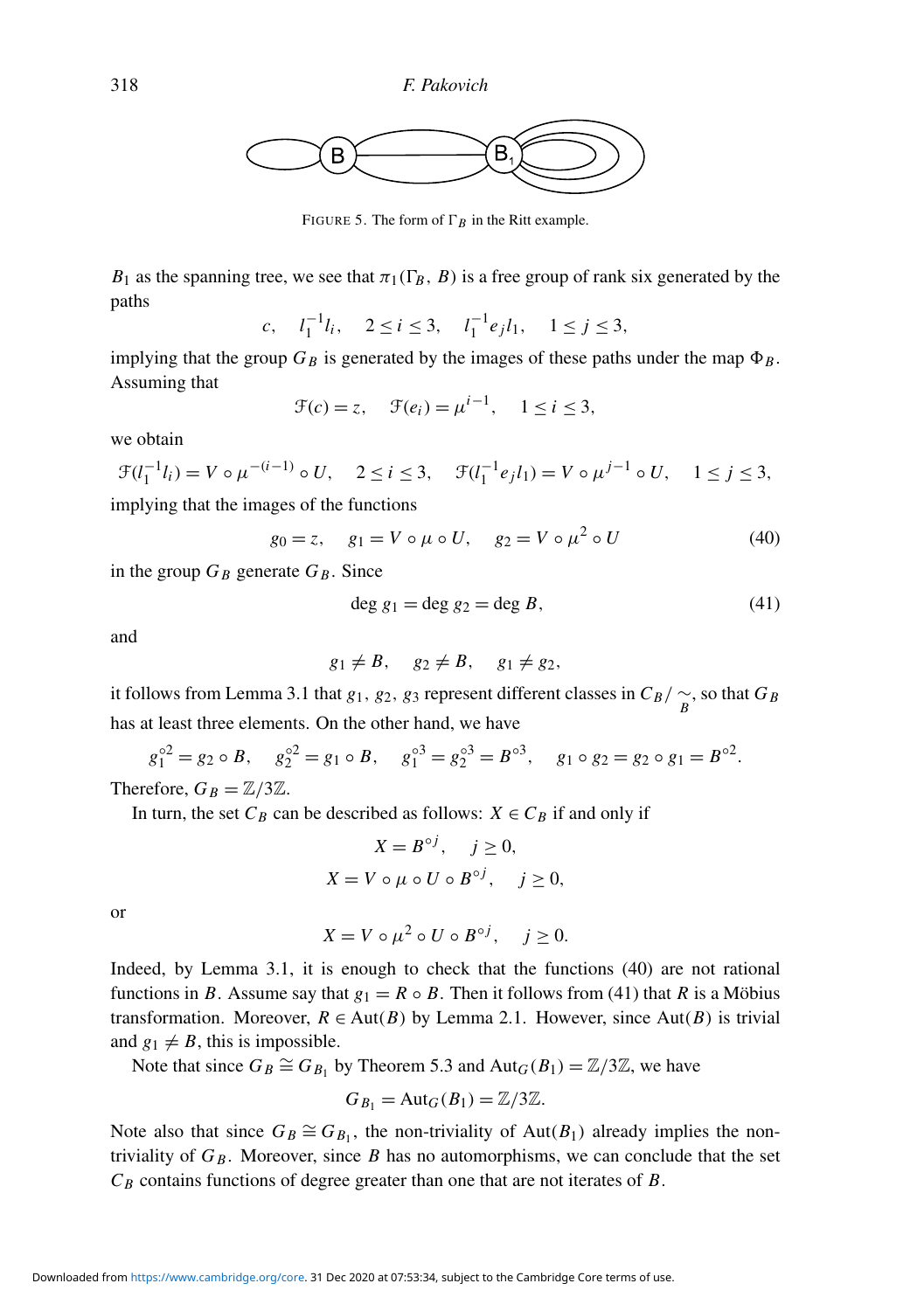<span id="page-24-0"></span>

FIGURE 6. The form of  $\Gamma_B$  in the Ritt example with oriented edges.

6.4. *The group*  $G_B$  *for*  $B = -2z^2/(z^4 + 1)$ . Since equality [\(25\)](#page-12-4) implies that the function

$$
W = \frac{z^2 - 1}{z^2 + 1}
$$

commutes with *B*, the group *G<sup>B</sup>* clearly contains a cyclic group of order two generated by *W*. Moreover, it is easy to see that in fact  $G_B = \mathbb{Z}/2\mathbb{Z}$ . Indeed, providing edges of the graph  $\Gamma_B$  with orientations shown in Figure [7,](#page-25-14) we see that  $\pi_1(\Gamma_B, B)$  is a free group of rank four with generators

$$
c, \t t, \t l_i^{-1} e_i l_i, \t i = 1, 2,
$$

and assuming that

$$
\mathcal{F}(c) = \mathcal{F}(e_1) = \mathcal{F}(e_2) = z, \quad \mathcal{F}(t) = W,
$$

we see that  $G_B$  is generated by the *W*. Similarly, one can conclude that  $G_{B_1}$  is generated by  $X$ , where

$$
X = \mathcal{F}(l_1 t l_1^{-1}) = \frac{z^2 + 1}{z} \circ \frac{z^2 - 1}{z^2 + 1} \circ -\frac{2}{z^2 - 2}
$$

The above functions  $B_1$  and  $X$  provide an example of commuting rational functions similar to that constructed by Ritt. Namely, set

$$
V = \frac{z^2 + 1}{z}, \quad U = -\frac{2}{z^2 - 2}.
$$

Then *W* commutes with  $U \circ V = W^{\circ 2}$ , but  $W \notin \widehat{C}_V$ . Indeed, assume the inverse, and let *S* be the rational function defined by any of the sides of the equality

<span id="page-24-1"></span>
$$
\frac{z^2+1}{z} \circ \frac{z^2-1}{z^2+1} = R \circ \frac{z^2+1}{z},
$$
 (42)

.

where  $R \in \mathbb{C}(z)$ . Then substituting *z* by  $1/z$  in the right-hand side of [\(42\)](#page-24-1), we obtain that *S*  $\circ$  1/*z* = *S*. However, substituting *z* by 1/*z* in the left-hand side, we obtain

$$
S \circ \frac{1}{z} = \frac{z^2 + 1}{z} \circ -\frac{z^2 - 1}{z^2 + 1} = -S.
$$

The contradiction obtained shows that  $W \notin \widehat{C}_V$ . Therefore, by Lemma [6.8,](#page-21-1) the rational function

$$
X=V\mathrel{\circ} W\mathrel{\circ} U
$$

commutes with  $B_1 = V \circ U$ , but is not a rational function in  $B_1$ . Note that in distinction with the Ritt example, the non-triviality of  $G_{B_1}$  is explained by the existence in the class  $[B_1]$  of a function that is an iterate.